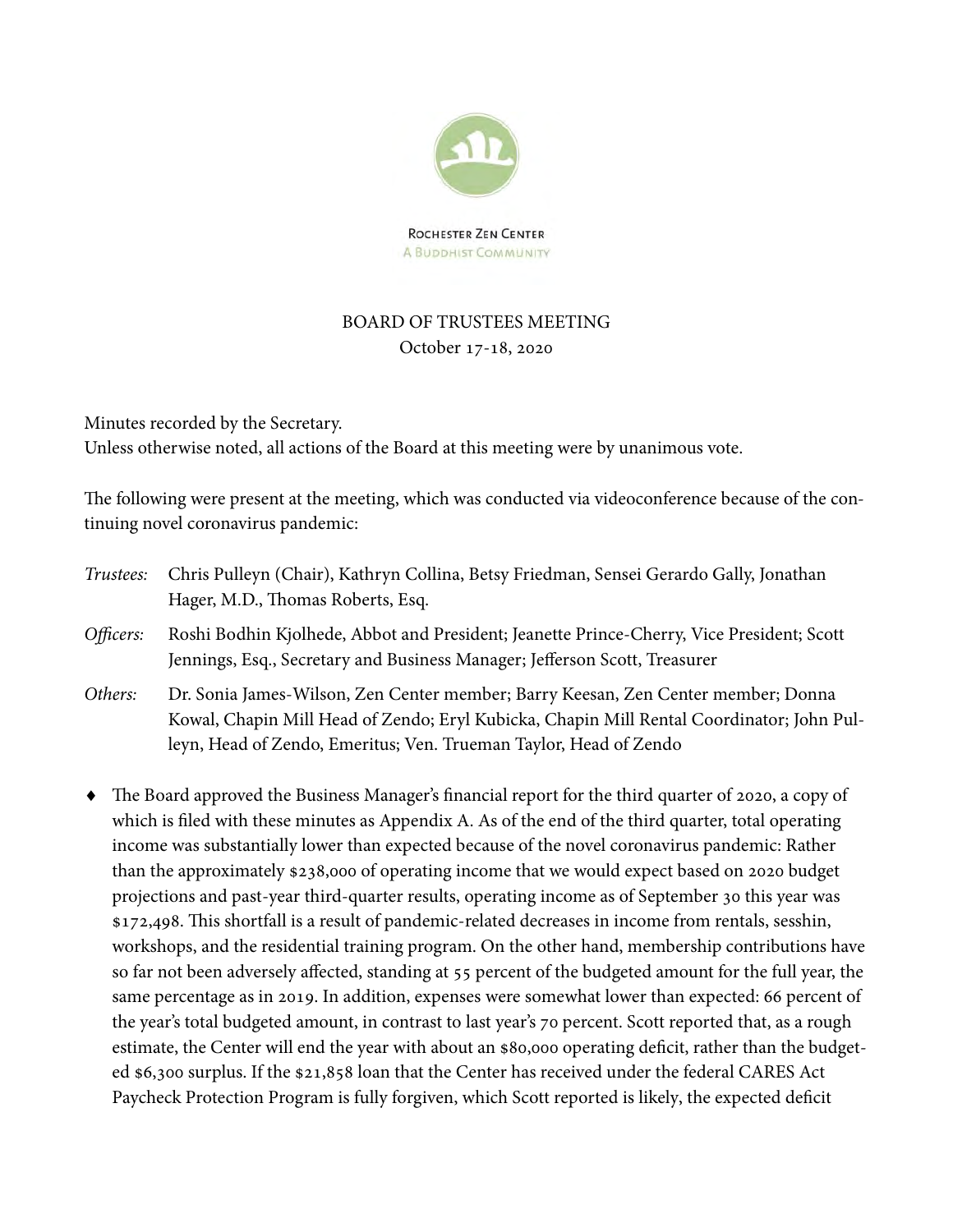would be reduced to about \$58,000. (By contrast, projections prepared for last May's Board meeting showed a 2020 operating deficit of between \$87,000 and \$192,000.) Fortunately, the Center's financial position is strong enough that it should be able to absorb the expected operating loss, even though doing so will impose some constraints on the Center's operations.

Scott also reported that during the first three quarters of this year the Center's Investment Fund had increased in value by \$136,990, or eight percent, before subtracting the year-to-date, four-percent investment draw of \$47,020. As shown in the third-quarter financial report, the Center's equity holdings are at the maximum percentage (60 percent) permitted under the Center's investment policies, and we have over \$500,000 invested in money-market funds that are currently yielding .05 percent or less annually. However, rates both for certificates of deposit and for high-quality 5-year corporate bonds are currently less than one percent. The Finance Committee will meet soon to discuss the best investment strategy for the Center in these circumstances.

- The Board discussed the Business Manager's proposed 2021 budget. Scott observed that because of the pandemic, budgeting for 2021 is a highly uncertain endeavor. That said, some items in the budget, such as insurance and utility expenses, will not likely be affected as much by the course of the pandemic as other items, such as income from rentals and sesshin. In general, the 2021 budget is based on the assumption that at least partial normality will return half way through 2021. Accordingly, Chapin Mill rental income, sesshin income, workshop income, and training program income are budgeted at somewhat less than half of what would otherwise be expected. (If the pandemic persists, income will obviously be further reduced, even though donations for online sesshin and workshops would provide some income.) Because this year's membership contributions have so far been unaffected by the pandemic, the \$323,100 budget for operating revenue is based both on the considerations discussed above and on the projection that 2021 membership contributions will remain approximately the same as the average (\$192,200) during the past five years. The proposed 2021 expense budget of \$437,500 represents about a 4.6 percent decrease from the 2020 budget. Most of this decrease is attributable to a decrease in the number of Center staff members. Scott noted that many of the individual operating expense budgets are little, if at all, changed between 2020 and 2021. This is largely because many of the expense accounts, such as insurance, represent relatively fixed costs that will not be much affected by the pandemic. Finally, Scott noted that the inclusion of a four-percent investment draw of \$66,900 would result in a projected operating deficit 0f \$43,900 for 2021. However, particularly under the current uncertain circumstances, actual income and expenses for the next year are dependent upon many contingencies. At the conclusion of its discussion, the Board approved the proposed 2021 budget. A copy of that budget is filed with these minutes as Appendix B.
- The Board ratified and confirmed the action that it had taken via unanimous e-mail vote in August, whereby the Board amended the Center's by-laws to add the following Article VII(H):

## H. ELECTRONIC OR ONLINE VOTING

For purposes of this Article VII, (1) the terms "ballot," "written ballot," and "ballot form" shall include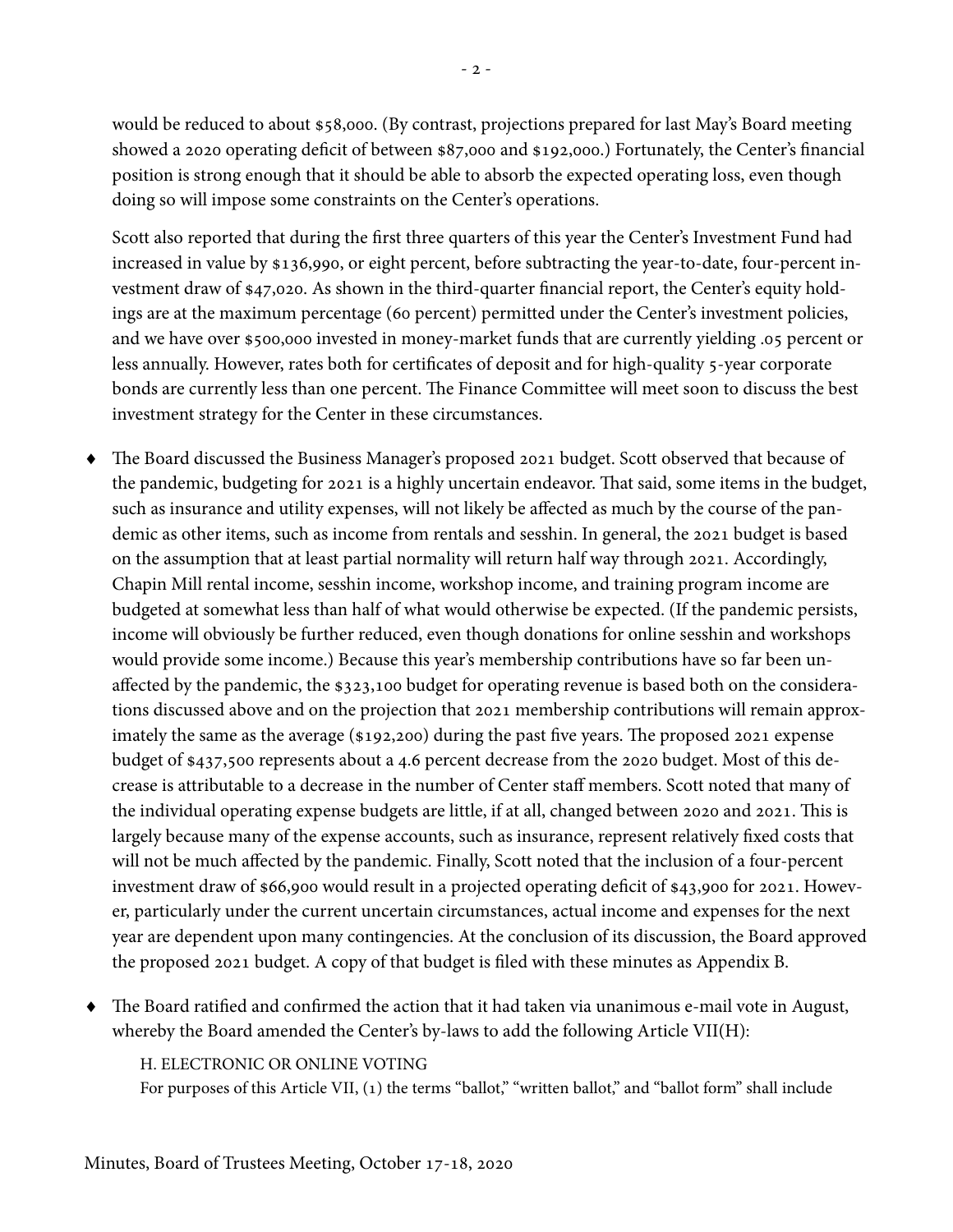electronic or online methods of recording votes, (2) to "return" a ballot shall include registering votes electronically or online, (3) the term "mail" shall include electronic mail (e-mail), and (4) the term "address" shall include an e-mail address.

- The Board discussed Roshi's clergy housing allowance, which is authorized under section 107 of the Internal Revenue Code and affords a significant tax benefit. Roshi confirmed that his housing expenses remain greater than \$25,000 per annum and that he expects to use a total of \$4,000 from his annual pay as elective deferrals (employee contributions) to his section 403(b) retirement account. The Board confirmed that, until such time as the Board may determine otherwise, Roshi's annual clergy housing allowance will continue to be the lesser of  $(1)$  the entire amount of his salary, minus \$2,500, minus the year's total non-elective (employer) contributions to Roshi's 403(b) account, or (2) \$25,000.
- The Board accepted the written reports of the Facilities and Sustainable Operations Committee (FASOC) and the Ethics and Advisory Committee, as submitted by the Chairs of those Committees, Bill Lindenfelser and Tom Roberts, respectively. The Board also accepted the two written reports of Tom Kowal, who serves both as the Chapin Mill Caretaker and as the Klava House Project Manager. Chris Pulleyn noted that the Development Committee will be discussing an appropriate ceremony to dedicate Klava House, as well as the possibility of completing fundraising for the House by soliciting donations for specific items. Finally, the Board accepted the written reports of Eryl Kubicka, who serves both as the Chapin Mill Rental Coordinator and as Chair of the Workplace Safety Committee. Those six reports are filed with these minutes as Appendices C through H.

Additionally, the Board discussed the portion of the FASOC report describing a proposal from a Boston-based solar energy development firm. The firm's proposal would involve a long-term lease of land at the southern end of Chapin Mill so that the firm could install a five-megawatt solar array there. The proposal states that such a project could yield \$25,000 annually for 25 years. However, (1) most of the land in which the developer is interested is already leased to a local farmer through 2024; (2) leasing the land for solar-energy development might have adverse tax consequences for the Center; and (3) any lease made by a New York religious corporation, such as the Zen Center, for a term of more than five years would require court approval. The Board directed that the Committee explore the benefits and costs of various possible uses of this land and report back to the Board.

 Board Chair Chris Pulleyn, who also serves as Chair of the Development Committee, reported on behalf of the Committee. The Committee is currently undertaking two major initiatives. The first is a strategic-planning initiative led by Barry Keesan, a business consultant and long-time Sangha member who has volunteered his services to the Center. Among the project's goals are increasing members' engagement with the Center, attracting both younger members and a more diverse membership, and enhancing the Center's ability to respond to change effectively. The second and related initiative is led by Dr. Sonia James-Wilson, a Sangha member and organizational consultant. Sonia is helping the Center in its efforts to initiate, and participate in, activities that acknowledge and address issues of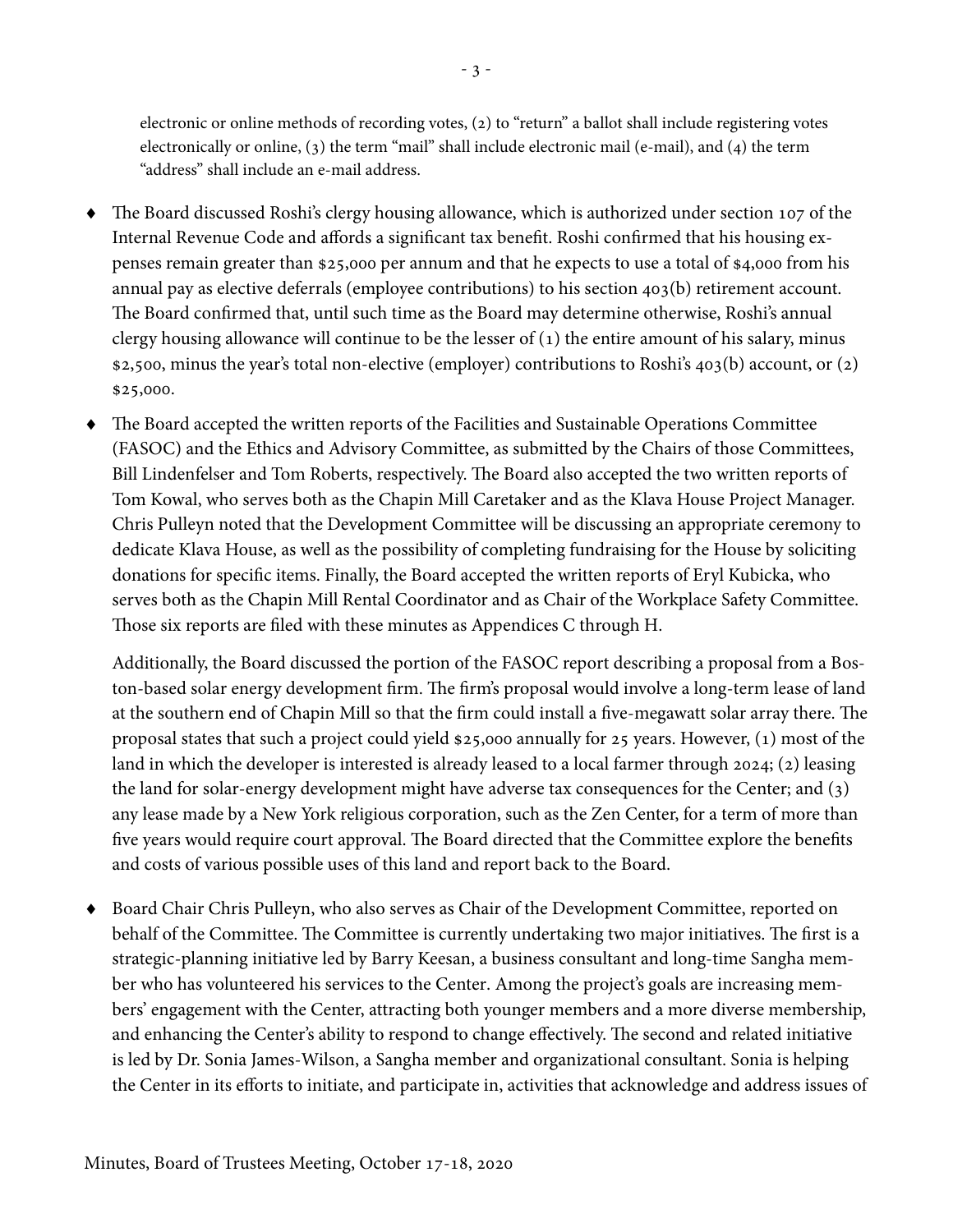structural racism and racial inequity through development of an anti-racism plan at the institutional level. Sonia has generously undertaken the first part of this initiative without charge, but has requested that the Center pay a professional fee for her continued services. Both Barry and Sonia made presentations to the Board later in the meeting (described below).

Chris also reported that the Center, in conjunction with the Blooming Lilac Sangha and Dharma Refuge, would be hosting a Zoom event led by Valerie Brown, a teacher in the Thich Nhat Hanh tradition, titled "How to Fight Racial Injustice without Hating." Chris noted that over 100 people had already registered for the event, which was coordinated through the Center's Seeing Through Racism group. Chris reported that the Development Committee is hoping to add additional online offerings both to better serve out-of-town Sangha members and to give the Center more visibility outside the Rochester area.

- Chris and Roshi reported that they have formed an informal ad-hoc task force to gather information and make recommendations to the Board regarding what safety precautions and restrictions will be necessary in order to permit non-resident Sangha members to participate in person – at least to a limited extent – in Center activities during the current coronavirus pandemic. In making recommendations, the task force will consider relevant official New York State guidelines, as well as the best available medical and scientific evidence regarding ventilation, air filtration and disinfection, and the like. The task force currently comprises Roshi, Jonathan Hager, M.D., John Pulleyn, Dené Redding, and Trueman Taylor.
- Dr. Sonia James-Wilson joined the meeting to discuss her consultation proposal. Under Sonia's proposal, she would help the Center implement six recommendations she has made after (1) interviewing the Center's trustees and officers, present and former Heads of Zendo, and leaders of the Seeing Through Racism group, (2) meeting via Zoom with the trustees and officers, and (3) surveying both the trustees and officers and the members of the Seeing Through Racism group regarding top priorities. This portion of Sonia's work was free of charge. Moving forward, her six recommendations are as follows:
	- (1) Reimagine, reformulate, and rename the Seeing Through Racism group
	- (2) Provide opportunities for Sangha members to see the connections between Buddhist teachings and anti-racism
	- (3) Provide regular opportunities for anti-racist education and critical reflection for the Sangha, staff, trustees, Development Committee, and Sangha leadership
	- (4) Formalize the work of the Center's Diversity Coordinator
	- (5) Engage local Black community members and organizations to formulate ideas for ways to be of service
	- (6) Actively reach out to younger Sangha members and provide them with leadership opportunities that involve contributing to the Center's decision-making processes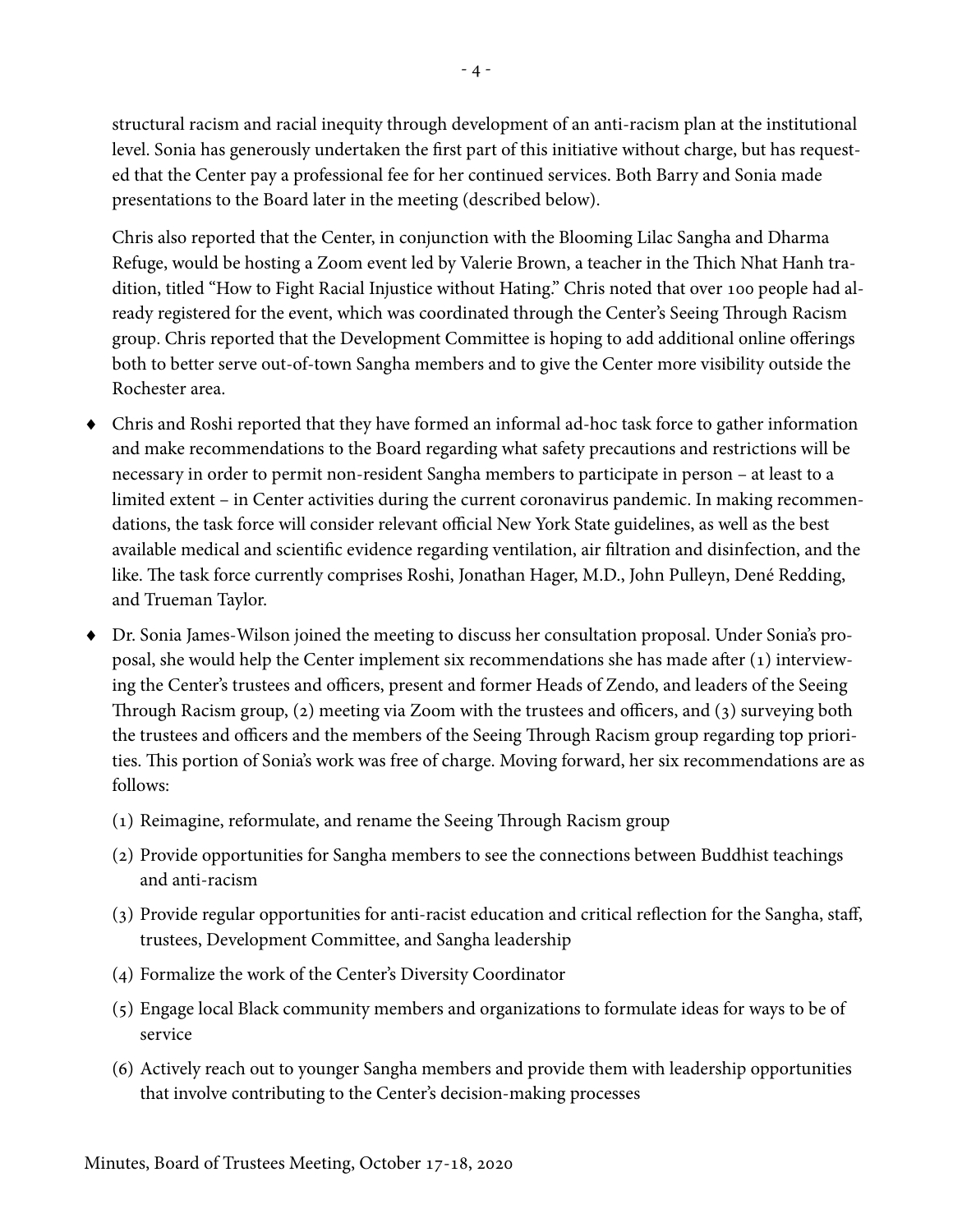Under Sonia's consultation proposal, her professional services would include individual and smallgroup consultation, job-description and program development, design of targeted outreach strategies, and the development and facilitation of learning opportunities. She would also coordinate her work with the work Barry Keesan is doing. Her total fee for these services would not exceed \$5,000. After discussing Sonia's consultation proposal with her, the Board agreed to the proposal. Sonia's professional services fee will be paid out of this year's teaching expense budget.

- Barry Keesan joined the meeting to discuss the project he is undertaking for the Center, which he is preliminarily calling the "Sangha Engagement Project: Creating a Regenerative Organization." Barry explained that his use of the term "regenerative" refers to using collaborative processes that enable continuing renewal through systemic responsiveness to change. Among the goals of the project are exploring ways in which the Center can attract, engage, and retain both younger members and a more diverse membership. Barry has already conducted a set of structured interviews with a representative sample of Sangha members. Based on these interviews, among Barry's findings were the following: (1) Sangha members are very satisfied with core Zen practice at the Center and do not wish to see changes in this area, and (2) the experience of community is also very important to members, but much can be done to provide additional support in this area. Among the possible next steps that Barry has identified are the following: (1) conducting a survey on Sangha members' experience of community at the Center; (2) creating a full-time senior staff position with responsibility for leading Sangha engagement efforts, coordinating volunteers and events, assisting with introductory workshops and the orientation of new members, proposing and supporting new programs, and the like; (3) updating and improving the Center's information technology systems, including database enhancement; and (4) developing a strategic plan for the Center. The Board approved moving forward with the collaborative process presented by Barry.
- As a next step in advancing Sonia's and Barry's initiatives, Chris Pulleyn will meet with Sonia and Barry with an eye toward coordinating their work and will then report back to the Board.
- The Board approved the minutes of its May 17, 2020, meeting, as submitted by the Secretary on October 16, 2020.
- Roshi reported to the meeting regarding spiritual affairs. There are currently only three residents living at Arnold Park, and six at Chapin Mill. However, non-resident staff have been working from home, or – with proper precautions – on the premises, as much as is feasible. Roshi reported that Donna Kowal is replacing Ven. Wayman Kubicka as Chapin Mill Head of Zendo and that Donna will also begin giving private instruction. Our first online introductory workshop went well enough that a second is planned for December 5. Roshi also reported that we've now had four online sesshin (one two-day, two four-day, and one five-day) and that they are now running smoothly enough that the January 2021 online sesshin will be for a full seven days. Roshi also commented that Sonia's and Barry's initiatives highlight the dual nature of the Center's mission: to serve both as a quasi-monastic residential Zen training center and as a "parish church" for the wider Sangha. Almost inevitably, there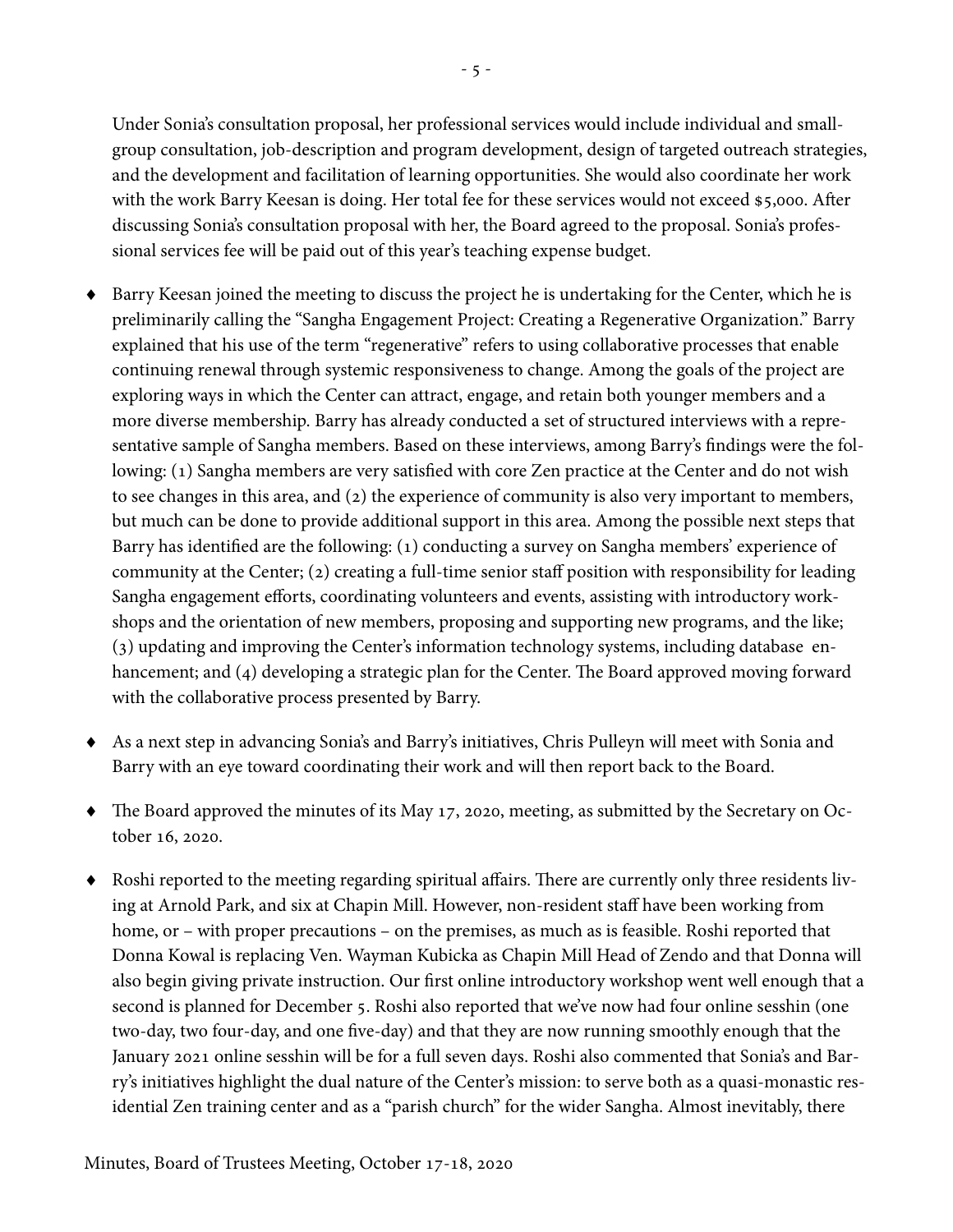will be a certain degree of tension between these two roles, and one of the tasks facing both the Abbot and the Board is to reconcile the two in the most skillful way they can.

- Eryl Kubicka joined the meeting as a representative of the Zen of Living and Dying group, which supports members and their families who are dealing with illness or death. Many religious organizations maintain a so-called Benevolence Fund, which is used to provide the basic necessities of life to needy persons. The Zen of Living and Dying group has proposed that the Center establish such a fund. In order to comply with legal requirements, it is important to ensure that benevolence gifts be made only to provide for the basic necessities of life, such as medical care, clothing, food, or shelter. Accordingly, it is generally recommended that an organization adopt a written benevolence policy that (1) describes the purpose of the benevolence program; (2) establishes criteria to determine who qualifies for assistance; (3) identifies the person or group responsible for approving benevolent gifts; and (4) identifies amounts or types of gifts that can be made without approval from the Board. The Board directed that Eryl coordinate with Keith Carpenter, who heads the Kannon Committee, a group of volunteers who assist ill or temporarily disabled Sangha members. In addition, the Business manager will consult with Sangha member David Kernan, Esq., whose legal practice focuses on tax law. Eryl and Scott will then draft a proposed benevolence policy and submit it to the Board for approval. Eryl tentatively suggested that benevolence gifts be no greater than \$100 and that a subset of the Zen of Living and Dying group be responsible for approving such gifts.
- The Board confirmed Saturday and Sunday, May 22 and 23, as the dates for its spring 2021 meeting. The Board also tentatively set Friday and Saturday, October 22 and 23, as the dates for its fall 2021 meeting.
- After others left the meeting, the Board met in executive session, and then adjourned the meeting.

Submitted to the Board of Trustees on November 19, 2020 by Scott Jennings, Secretary of the Center.

\_\_\_\_\_\_\_\_\_\_\_\_\_\_\_\_\_\_\_\_\_\_\_\_\_\_\_\_\_\_\_\_\_\_\_\_\_\_\_\_\_\_\_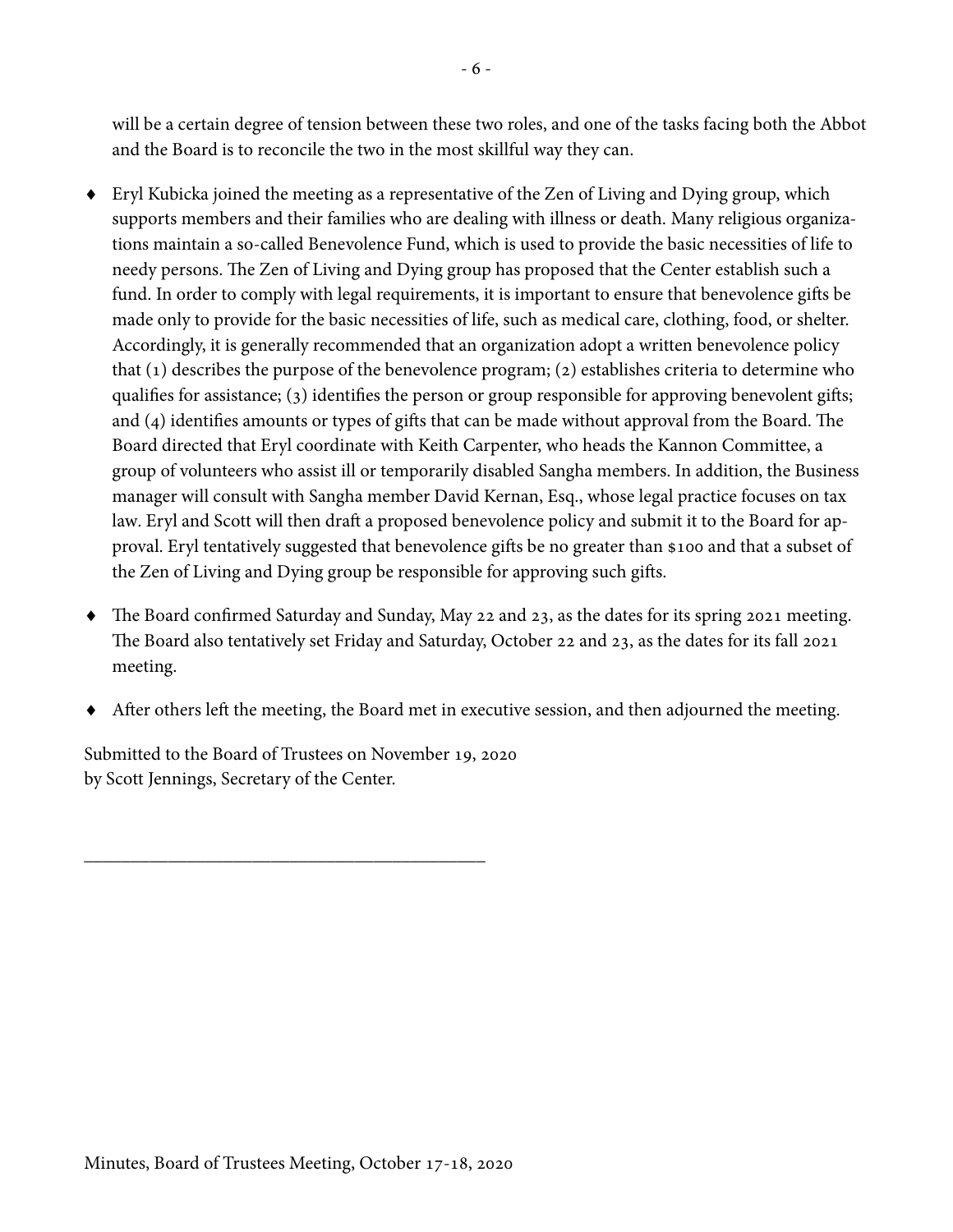Appendix A



Rochester Zen Center A Buddhist Community

# Financial Report Third Quarter 2020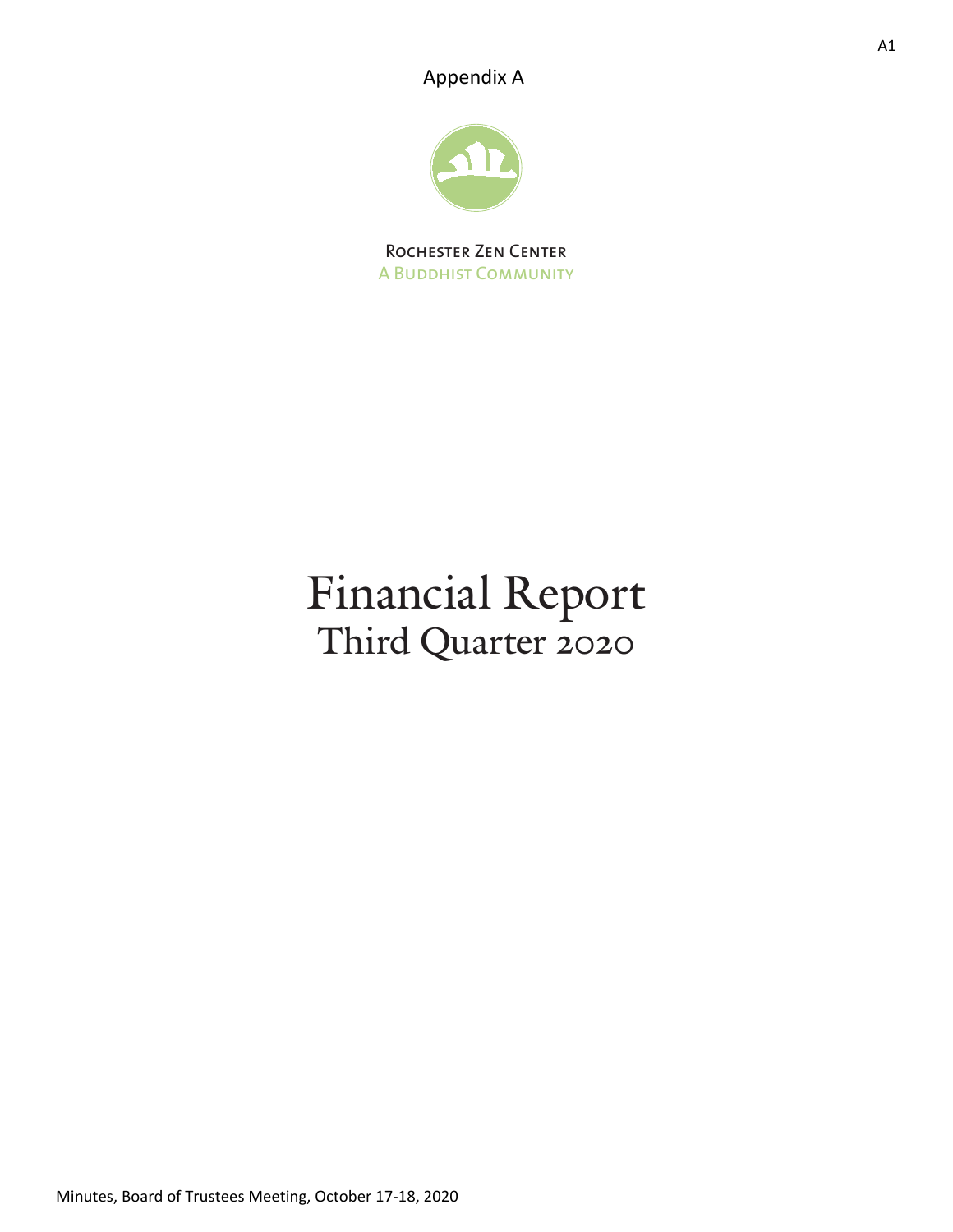### ROCHESTER ZEN CENTER SUMMARY OF THIRD QUARTER 2020 FINANCIAL RESULTS

|                                                                                                                         | Third Quarter 2020          |                                | Third Quarter 2019          |                                |  |
|-------------------------------------------------------------------------------------------------------------------------|-----------------------------|--------------------------------|-----------------------------|--------------------------------|--|
|                                                                                                                         | As of<br>September 30, 2020 | 9/30/20 as % of<br>2020 Budget | As of<br>September 30, 2019 | 9/30/19 as % of<br>2019 Budget |  |
| Year-to-Date Operating Revenue<br>Year-to Date Operating Expenses                                                       | \$172,498<br>\$303,544      | 43%<br>66%                     | \$236,660<br>\$327,085      | 61%<br>70%                     |  |
| <b>YTD Revenue Less Expenses</b><br>YTD Operating Draw from Investments (4%)                                            | (\$131,046)<br>\$47,020     |                                | (\$90,426)<br>\$44,485      |                                |  |
| <b>YTD Net Operating Surplus (Loss)</b>                                                                                 | (\$84,026)                  |                                | (\$45,941)                  |                                |  |
| Membership Contributions (included in operating revenue)                                                                | \$103,008                   | 55%                            | \$102,434                   | 55%                            |  |
| Extraordinary Income (not included in operating revenue)<br>Extraordinary Expenses (not included in operating expenses) | \$0<br>\$0                  |                                | \$5,786<br>\$0              |                                |  |
| <b>YTD Investment Gain (Loss)</b><br>YTD Operating Draw from Investments (5% 2017; 4% 2018)                             | \$136,990<br>(\$47,020)     |                                | \$209,457<br>(\$44,485)     |                                |  |
| <b>YTD Net Investment Gain (Loss)</b><br><b>YTD Legacies and Special Donations</b>                                      | \$89,970<br>\$0             |                                | \$164,972<br>\$11,000       |                                |  |
| <b>YTD Total Investment Fund Change</b>                                                                                 | \$89,970                    |                                | \$175,972                   |                                |  |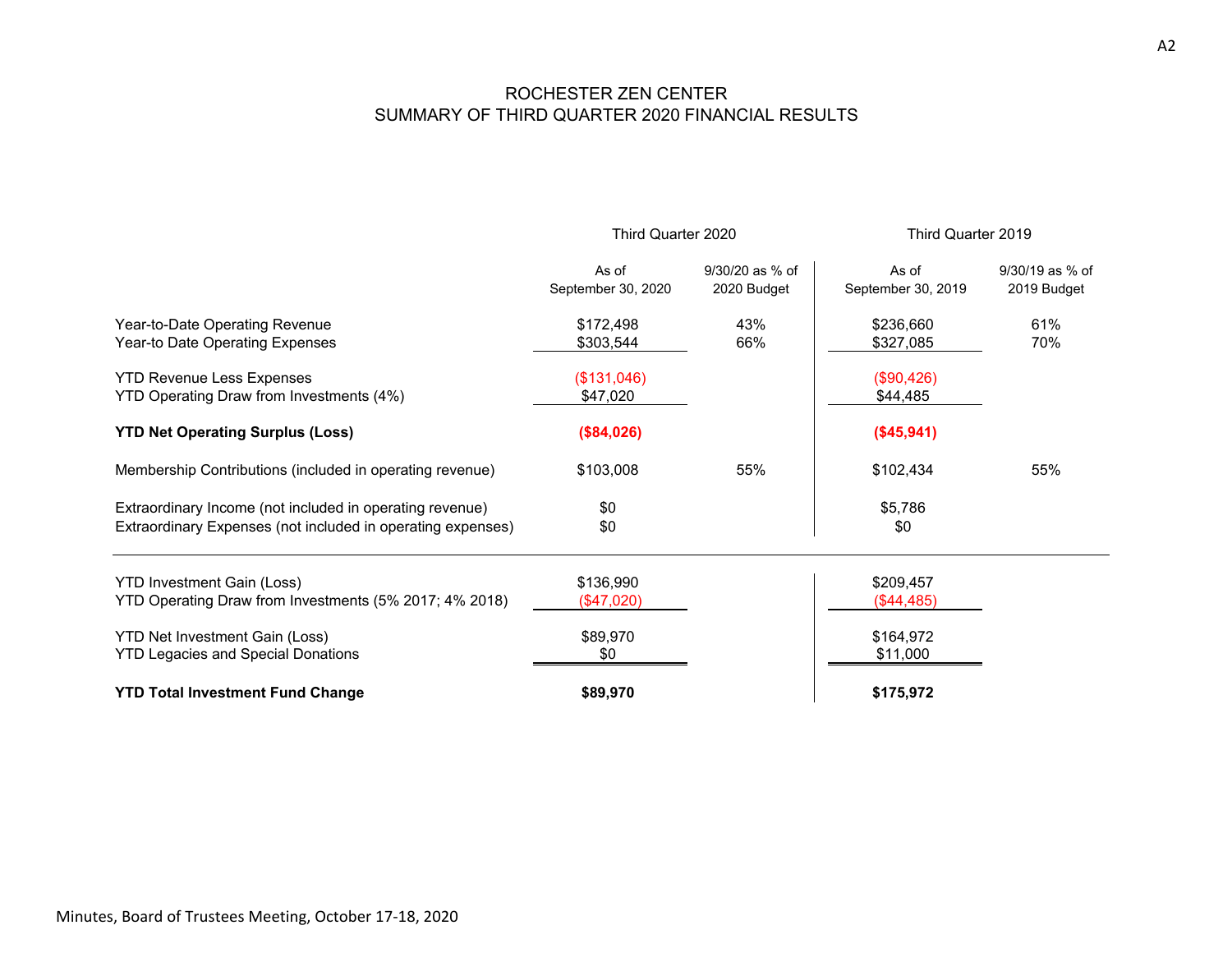#### ROCHESTER ZEN CENTER BALANCE SHEET – September 30, 2020

|                                                       | <b>Operating Fund</b> | <b>Investment Fund</b> | Held for Others | Realty and Art<br>(Carried at Cost) | Total                   |
|-------------------------------------------------------|-----------------------|------------------------|-----------------|-------------------------------------|-------------------------|
| <b>ASSETS</b>                                         |                       |                        |                 |                                     |                         |
| <b>CURRENT ASSETS</b>                                 |                       |                        |                 |                                     |                         |
| Cash & Money Market                                   | 74,748.43             | 580,707.43             | 200,446.48      | 0.00<br>0.00                        | 855,902.34<br>11,617.86 |
| Inventories                                           | 11,617.86             | 0.00<br>0.00           | 0.00            | 0.00                                |                         |
| <b>Accounts Receivable</b><br><b>Prepaid Expenses</b> | (223.76)<br>22,350.65 | 0.00                   | 0.00<br>0.00    | 0.00                                | (223.76)<br>22,350.65   |
| Earmarked Donations (Contra)                          |                       | 0.00                   | 0.00            | 0.00                                | (15, 337.24)            |
|                                                       | (15, 337.24)          |                        |                 |                                     |                         |
| <b>Total Current Assets</b>                           | 93, 155.94            | 580,707.43             | 200,446.48      | 0.00                                | 874,309.85              |
| <b>NON-CURRENT ASSETS</b>                             |                       |                        |                 |                                     |                         |
| <b>Certificates of Deposit</b>                        | 0.00                  | 30,000.00              | 84,000.00       | 0.00                                | 114,000.00              |
| Other Non-Equity Investments (At Book)                | 0.00                  | 39,940.20              | 0.00            | 0.00                                | 39,940.20               |
| Equity Investments (At Market)                        | 0.00                  | 1,135,090.77           | 0.00            | 0.00                                | 1,135,090.77            |
| Mortgage Loans Outstanding                            | 0.00                  | 19,654.44              | 0.00            | 0.00                                | 19,654.44               |
| Depreciable Fixed Assets (Net)                        | 270,848.16            | 0.00                   | 0.00            | 0.00                                | 270,848.16              |
| Buildings & Land (At Cost)                            | 0.00                  | 0.00                   | 0.00            | 5,405,556.65                        | 5,405,556.65            |
| Buddhist Art & Implements (At Cost)                   | 0.00                  | 0.00                   | 0.00            | 123,419.07                          | 123,419.07              |
| <b>Total Non-Current Assets</b>                       | 270,848.16            | 1,224,685.41           | 84,000.00       | 5,528,975.72                        | 7,108,509.29            |
| <b>TOTAL ASSETS</b>                                   | 364,004.10            | 1,805,392.84           | 284,446.48      | 5,528,975.72                        | 7,982,819.14            |
|                                                       |                       |                        |                 |                                     |                         |
| <b>LIABILITIES &amp; EQUITY</b>                       |                       |                        |                 |                                     |                         |
| <b>CURRENT LIABILITIES</b>                            |                       |                        |                 |                                     |                         |
| Taxes, Medicare, SS Payable                           | 1,067.78              | 0.00                   | 0.00            | 0.00                                | 1,067.78                |
| Prepaid Income                                        | 0.00                  | 0.00                   | 0.00            | 0.00                                | 0.00                    |
| <b>Other Current Liabilities</b>                      | 5,123.38              | 0.00                   | 0.00            | 0.00                                | 5,123.38                |
| <b>Total Current Liabilities</b>                      | 6,191.16              | 0.00                   | 0.00            | 0.00                                | 6,191.16                |
| <b>LONG-TERM LIABILITIES</b>                          |                       |                        |                 |                                     |                         |
| Auckland Zen Centre Fund                              | 0.00                  | 0.00                   | 6,474.70        | 0.00                                | 6,474.70                |
| Louisville Zen Center Fund                            | 0.00                  | 0.00                   | 262,579.52      | 0.00                                | 262,579.52              |
| <b>Benevolence Fund</b>                               | 0.00                  | 0.00                   | 1,075.00        | 0.00                                | 1,075.00                |
| Abbot's Scholarship Fund                              | 0.00                  | 0.00                   | 14,317.26       | 0.00                                | 14,317.26               |
| 2020 Federal PPP Loan                                 | 21,858.00             | 0.00                   | 0.00            | 0.00                                | 21,858.00               |
|                                                       |                       |                        |                 |                                     |                         |
| <b>Total Long-Term Liabilities</b>                    | 21,858.00             | 0.00                   | 284,446.48      | 0.00                                | 306,304.48              |
| <b>EQUITY</b>                                         |                       |                        |                 |                                     |                         |
| »»Year-to-Date Revenues                               | 172,497.52            | 136,990.03             | 0.00            | 0.00                                | 309,487.55              |
| » » (Less Year-to-Date Expenses)                      | 303,543.59            | 0.00                   | 0.00            | 0.00                                | 303,543.59              |
| »YTD Revenues Less Expenses                           | (131, 046.07)         | 136,990.03             | 0.00            | 0.00                                | 5,943.96                |
| »YTD Investment Draw (4% per annum)                   | 47,019.76             | (47,019.76)            | 0.00            | 0.00                                | 0.00                    |
|                                                       |                       |                        |                 |                                     |                         |
| Year-to-Date Net Surplus (Loss)                       | (84,026.31)           | 89,970.27              | 0.00            | 0.00                                | 5,943.96                |
| Extraordinary Income & Expenses                       | 0.00                  | 0.00                   | 0.00            | 0.00                                | 0.00                    |
| Interfund Transfers In (Out)                          | (176.24)              | 0.00                   | 0.00            | 176.24                              | 0.00                    |
| Previous Year-End Fund Balances                       | 420,157.49            | 1,715,422.57           | 0.00            | 5,528,799.48                        | 7,664,379.54            |
| <b>Total Equity (Current Fund Balances)</b>           | 335,954.94            | 1,805,392.84           | 0.00            | 5,528,975.72                        | 7,670,323.50            |
| <b>TOTAL LIABILITIES &amp; EQUITY</b>                 | 364,004.10            | 1,805,392.84           | 284,446.48      | 5,528,975.72                        | 7,982,819.14            |
|                                                       |                       |                        |                 |                                     |                         |

Minutes, Board of Trustees Meeting, October 17-18, 2020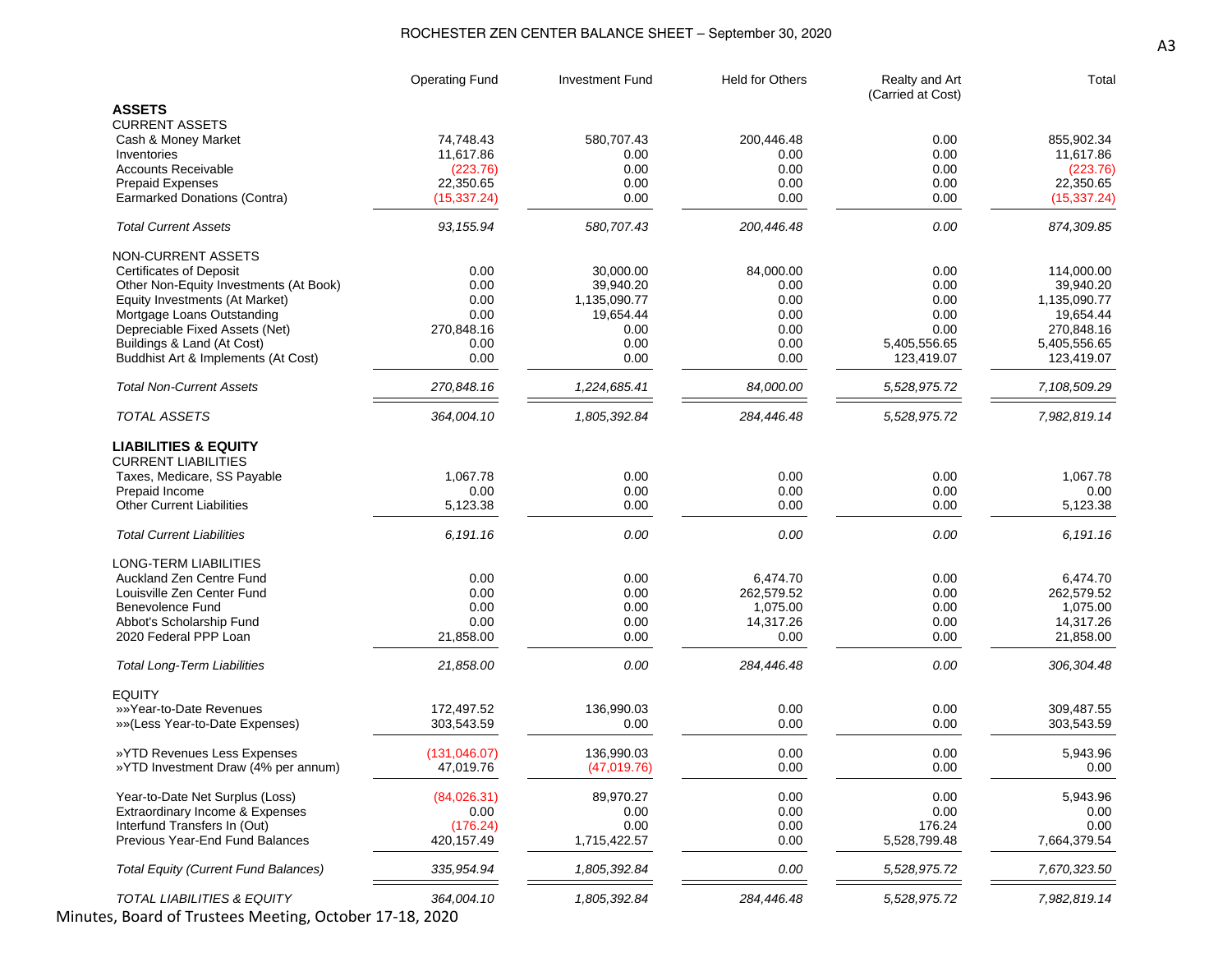#### ROCHESTER ZEN CENTER

Income and Expense Statement for the Quarter Ended September 30, 2020

| Account          |                                                                 | 3Q2020 Actual     | 2020 Budget      | % of Budget | 3Q2019 Actual      |
|------------------|-----------------------------------------------------------------|-------------------|------------------|-------------|--------------------|
|                  | <b>GENERAL OPERATING FUND - INCOME ACCOUNTS</b>                 |                   |                  |             |                    |
|                  |                                                                 |                   |                  |             |                    |
|                  | Net Item Sales Income                                           | \$365<br>\$0      | \$800<br>\$0     | 46%         | \$663              |
| 40143G           | Net Special Events Income<br>Royalty Income                     | \$6,945           | \$8,000          | 87%         | \$0<br>\$7,966     |
| 40150G           | Zen Bow Income                                                  | \$245             | \$400            | 61%         | \$240              |
| 40151G           | <b>Membership Contributions</b>                                 | \$103,008         | \$186,200        | 55%         | \$102,434          |
| 4C151G           |                                                                 | \$5,275           |                  | 14%         |                    |
| 40152G           | <b>CM Operating Donations</b>                                   |                   | \$36,800         | 32%         | \$786              |
|                  | Workshop Income                                                 | \$3,573           | \$11,200         |             | \$8,541<br>\$2,015 |
| 40153G           | <b>Training Program Income</b>                                  | \$1,620           | \$3,500          | 46%         |                    |
| 4C153G           | CM Training Program Income                                      | \$0               | \$0              |             | \$0                |
| 40159G           | <b>Buddha Hall Rental Income</b>                                | \$5,416           | \$14,800         | 37%         | \$11,232           |
| 4C159G           | Net CM Rental Income                                            | \$11,057          | \$62,800         | 18%         | \$54,244           |
| 40160/2G         | Misc. Income & Contributions                                    | \$12,693          | \$15,700         | 81%         | \$6,910            |
| 4C160G           | <b>CM Miscellaneous Income</b>                                  | \$0               | \$0              |             | \$0                |
| 40161G           | Sesshin Income                                                  | \$22,300          | \$63,000         | 35%         | \$41,628           |
|                  | <b>Total Operating Revenue</b>                                  | \$172,498         | \$403,200        | 43%         | \$236,660          |
|                  | <b>GENERAL OPERATING FUND - EXPENSE ACCOUNTS</b>                |                   |                  |             |                    |
| 60170G           | <b>Charity Expenses</b>                                         | \$0               | \$500            | 0%          | \$0                |
| 60171G           | Zen Bow Expenses                                                | \$5,696           | \$8,500          | 67%         | \$6,250            |
| 60172G           | <b>Teaching Expenses</b>                                        | (\$2,917)         | \$5,500          | $-53%$      | \$1,088            |
| 6C172G           | <b>CM Teaching Expenses</b>                                     | \$0               | \$200            | 0%          | \$94               |
| 60175G           | Medical & Health Insurance                                      | \$32,910          | \$45,000         | 73%         | \$41,330           |
| 6C175G           | <b>CM Medical &amp; Health Insurance</b>                        | \$27,133          | \$38,200         | 71%         | \$11,874           |
| 60176G           | <b>Staff Salary Expense</b>                                     | \$40,627          | \$50,000         | 81%         | \$42,473           |
| 6C176G           | <b>CM Staff Salary Expense</b>                                  | \$12,833          | \$15,700         | 82%         | \$10,574           |
| 60177G           | Kitchen Expenses                                                | \$19,609          | \$33,200         | 59%         | \$24,833           |
| 6C177G           | <b>CM Kitchen Expenses</b>                                      | \$8,058           | \$11,400         | 71%         | \$7,159            |
| 60178G           | Housekeeping Expenses                                           | \$2,951           | \$5,500          | 54%         | \$3,801            |
| 6C178G           | <b>CM Housekeeping Expenses</b>                                 | \$2,120           | \$2,300          | 92%         | \$1,964            |
| 60179G           | To Staff Departure Fund                                         | \$10,361          | \$16,000         | 65%         | \$13,754           |
| 6C179G           | <b>CM Staff Departure Fund</b>                                  | \$6,608           | \$7,200          | 92%         | \$5,213            |
|                  |                                                                 |                   |                  | 59%         | \$297              |
| 60180G<br>6C180G | Misc Administrative Expenses                                    | \$879             | \$1,500<br>\$100 | $-41%$      | \$31               |
| 60181G           | <b>CM Misc Administrative Expense</b><br><b>Office Expenses</b> | (\$41)<br>\$2,184 |                  | 49%         | \$3,629            |
|                  |                                                                 |                   | \$4,500          |             |                    |
| 6C181G           | <b>CM Office Expenses</b>                                       | \$14              | \$500            | 3%          | \$446              |
| 60182G           | <b>Telecommunications Expenses</b>                              | \$4,426           | \$5,700          | 78%         | \$4,097            |
| 6C182G           | <b>CM Telecommunications Expenses</b>                           | \$3,420           | \$4,800          | 71%         | \$3,677            |
| 60183G           | Gas & Electricity Expenses                                      | \$5,301           | \$8,200          | 65%         | \$7,248            |
| 6C183G           | <b>CM Utility Expenses</b>                                      | \$10,119          | \$12,900         | 78%         | \$11,059           |
| 60184G           | Repair & Maintenance Expenses                                   | \$5,793           | \$18,000         | 32%         | \$4,993            |
| 6C184G           | <b>CM Rep &amp; Maintenance Expenses</b>                        | \$8,842           | \$20,000         | 44%         | \$20,365           |
| 60186G           | <b>Insurance Expenses</b>                                       | \$30,617          | \$39,900         | 77%         | \$29,723           |
| 6C186G           | <b>CM Insurance Expenses</b>                                    | \$17,464          | \$22,900         | 76%         | \$16,843           |
| 60187G           | Fundraising & Advertising Exp.                                  | \$200             | \$1,500          | 13%         | \$500              |
| 60188G           | Garden & Grounds Expenses                                       | \$654             | \$3,500          | 19%         | \$2,260            |
| 6C188G           | CM Garden & Grounds Expenses                                    | \$237             | \$3,500          | 7%          | \$697              |
| 60189G           | <b>Library Expenses</b>                                         | (\$240)           | \$500            | $-48%$      | \$314              |
| 60190G           | Automobile Expenses                                             | \$3,740           | \$10,000         | 37%         | \$7,703            |
| 6C190G           | <b>CM Automobile Expenses</b>                                   | \$4,420           | \$6,000          | 74%         | \$7,392            |
| 60191G           | Taxes & Municipal Fees                                          | \$6,349           | \$7,300          | 87%         | \$6,184            |
| 6C191G           | CM Tax & User Fee Expenses                                      | \$4,486           | \$6,000          | 75%         | \$4,808            |
| 60192G           | <b>Computer Expenses</b>                                        | \$3,369           | \$4,500          | 75%         | \$3,552            |
| 60193G           | Banking, PayPal & Crdt Crd Fees                                 | \$1,028           | \$1,000          | 103%        | \$455              |

Income and Expense Statement, page 1 of 2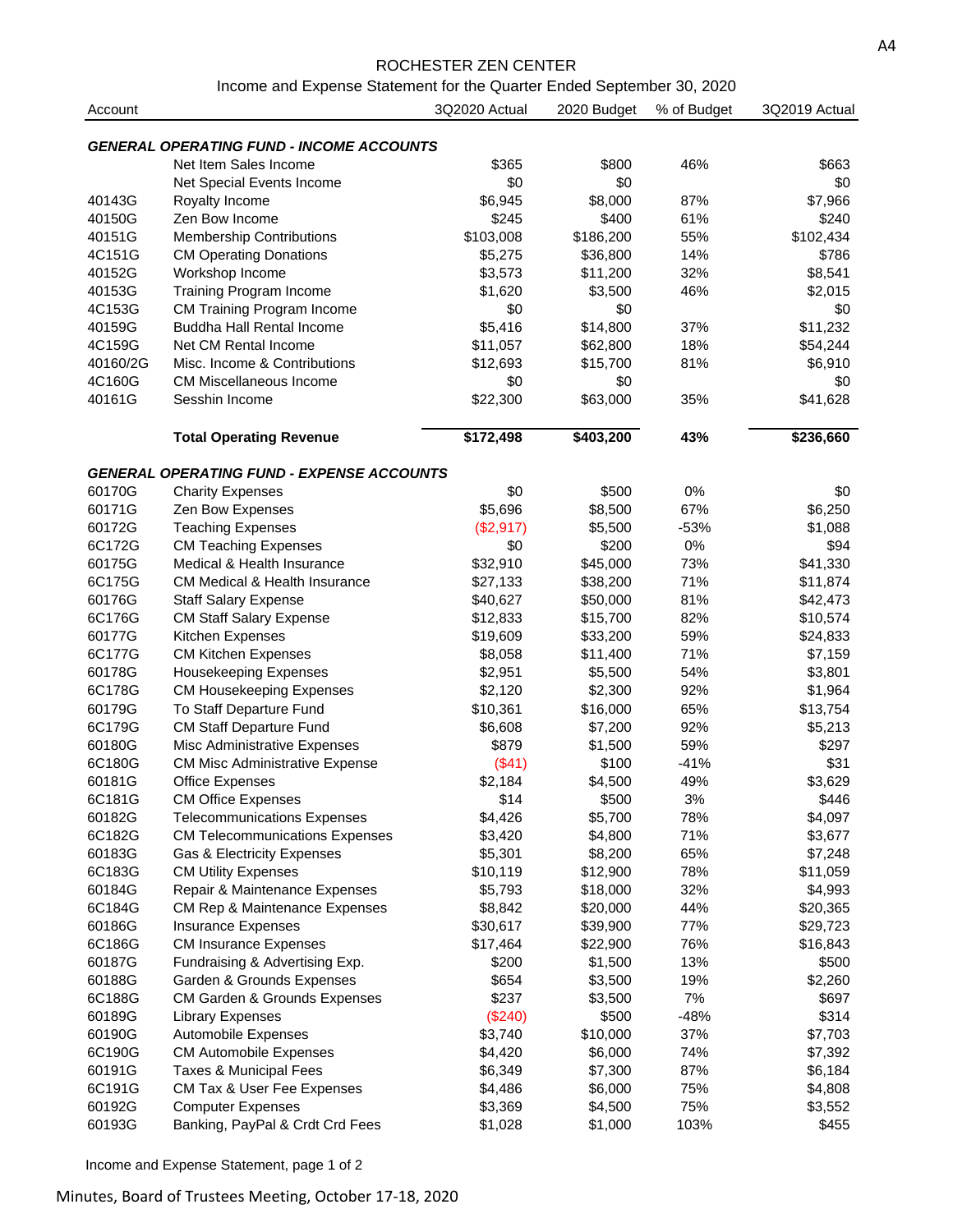#### ROCHESTER ZEN CENTER

Income and Expense Statement for the Quarter Ended September 30, 2020

| Account                |                                              | 3Q2020 Actual | 2020 Budget | % of Budget | 3Q2019 Actual    |
|------------------------|----------------------------------------------|---------------|-------------|-------------|------------------|
| 6C192G                 | <b>CM Computer Expenses</b>                  | \$187         | \$1,000     | 19%         | \$135            |
| 60300G                 | <b>Bad Debt Expense</b>                      | \$0           | \$0         |             | \$0              |
| 60389G                 | <b>Depreciation Expense</b>                  | \$16,026      | \$20,600    | 78%         | \$15,065         |
| 6C389G                 | <b>CM Depreciation Expense</b>               | \$8,080       | \$10,100    | 80%         | \$5,207          |
| 60500G                 | Contingency (budget use only)                | \$0           | \$5,000     | $0\%$       | \$0              |
|                        | <b>Total Operating Expenses</b>              | \$303,544     | \$458,700   | 66%         | \$327,085        |
|                        | <b>Operating Revenue Less Expenses</b>       | (\$131,046)   | ( \$55,500) |             | (\$90,426)       |
| 40168G                 | Operating Draw from Investments              | \$47,020      | \$61,800    | 76%         | \$44,485         |
|                        | <b>Total Net Operating Surplus (Loss)</b>    | (\$84,026)    | \$6,300     |             | $($ \$45,941)    |
| 40156G                 | <b>Extraordinary Income &amp; Expenses</b>   | \$0           |             |             | \$5,786          |
|                        | <i><b>CAPITAL EXPENDITURES</b></i>           |               |             |             |                  |
| 15000G                 | <b>Furniture and Fixtures</b>                | \$0           |             |             | \$1,712          |
| 15100G                 | <b>Equipment and Computers</b>               | \$1,679       |             |             | \$0              |
| 15200G                 | <b>Motor Vehicles</b>                        | \$16,862      |             |             | \$0              |
|                        | Non-CM Capital Expenditures                  | \$18,541      | \$29,862    | 62%         | \$1,712          |
| 1C500G                 | <b>CM Capital Expenditures</b>               | \$24,431      | \$28,000    | 87%         | \$11,980         |
|                        | <b>Total Capital Expenditures</b>            | \$42,972      | \$57,862    | 74%         | \$13,691         |
| <b>INVESTMENT FUND</b> |                                              |               |             |             |                  |
| 401671                 | ML Equity YTD Gain (Loss)                    | \$129,816     |             |             | \$201,895        |
| 401681                 | Interest Income (IF)                         | \$7,174       |             |             | \$7,562          |
| 401701                 | Other Income (IF)                            | \$0           |             |             | \$0              |
|                        | Gross Investment Income                      | \$136,990     |             |             | \$209,457        |
| 601681                 | Operating Draw from Investments              | (\$47,020)    |             |             | $($ \$44,485 $)$ |
|                        | Investment Income Less Draw                  | \$89,970      |             |             | \$164,972        |
| 401551                 | Legacies & Special Donations                 | \$0           |             |             | \$11,000         |
|                        | <b>Total Net Investment Fund Gain (Loss)</b> | \$89,970      |             |             | \$175,972        |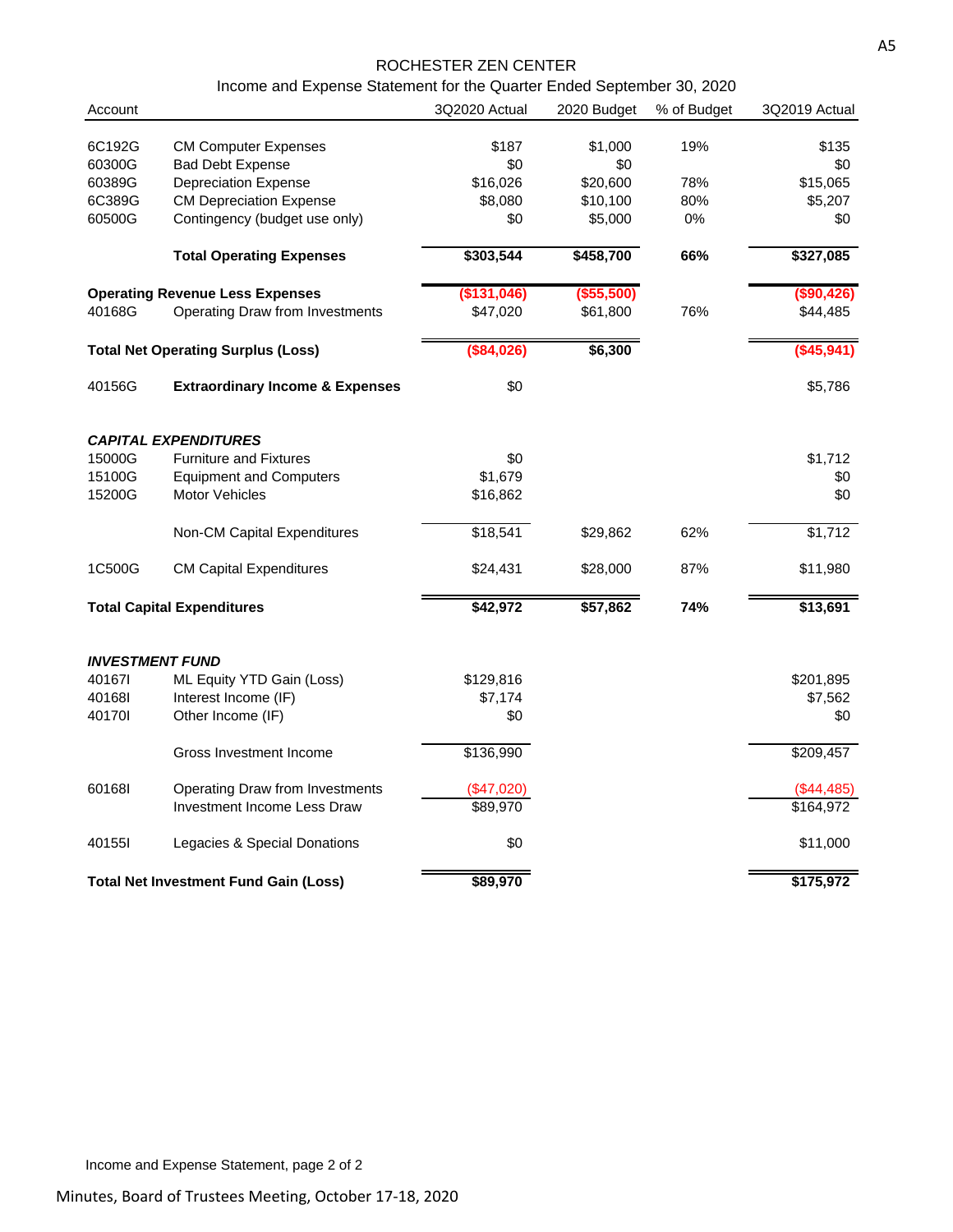#### ROCHESTER ZEN CENTER Past-Year Comparison – September 30, 2020

|                  |                                                                              | 30-Sep-20            | 3Q Average<br>2015-2019 | 30-Sep-19    | 30-Sep-18     | 30-Sep-17            | 30-Sep-16           | 30-Sep-15           |
|------------------|------------------------------------------------------------------------------|----------------------|-------------------------|--------------|---------------|----------------------|---------------------|---------------------|
|                  | <b>GENERAL OPERATING FUND - INCOME</b>                                       |                      |                         |              |               |                      |                     |                     |
|                  | Net Item Sales Income                                                        | 365                  | 1,006                   | 663          | 77            | 555                  | 3,329               | 407                 |
|                  | Net Special Events Income                                                    | $\mathbf 0$          | (3,853)                 | 0            | 533           | (11, 531)            | (8, 268)            | $\Omega$            |
| 40143G           | Royalty Income                                                               | 6,945                | 5,707                   | 7,966        | 5,883         | 5,350                | 5,665               | 3,674               |
| 40150G           | Zen Bow Income                                                               | 245                  | 366                     | 240          | 530           | 660                  | 180                 | 220                 |
| 40151G           | <b>Membership Contributions</b>                                              | 103,008              | 98,153                  | 102,434      | 86,805        | 105,522              | 100,624             | 95,380              |
| 4C151G           | <b>CM Operating Donations</b>                                                | 5,275                | 15,110                  | 786          | 517           | 23,036               | 24,475              | 26,737              |
| 40152G           | Workshop Income                                                              | 3,573                | 9,436                   | 8,541        | 8,245         | 8,755                | 11,112              | 10,525              |
| 40153G<br>4C153G | <b>Training Program Income</b>                                               | 1,620                | 2,698<br>9              | 2,015<br>0   | 2,965         | 2,350<br>$\mathbf 0$ | 3,075<br>0          | 3,083               |
| 40159G           | CM Training Program Income<br>Buddha Hall Rental Income                      | 0<br>5,416           | 10,729                  | 11,232       | 0<br>10,913   | 10,709               | 10,413              | 45<br>10,376        |
| 4C159G           | Net CM Rental Income                                                         | 11,057               | 49,137                  | 54,244       | 29,399        | 48,874               | 59,158              | 54,010              |
| 40160/2G         | Misc. Income & Contributions                                                 | 12,693               | 8,046                   | 6,910        | 6,816         | 8,736                | 8,164               | 9,605               |
| 4C160G           | <b>CM Miscellaneous Income</b>                                               | 0                    | 105                     | 0            | 0             | 0                    | 0                   | 523                 |
| 40161G           | Sesshin Income                                                               | 22,300               | 42,938                  | 41,628       | 42,465        | 53,209               | 37,406              | 39,984              |
|                  | <b>Total YTD Operating Income</b>                                            | 172,498              | 239,587                 | 236,660      | 195,147       | 256,225              | 255,333             | 254,569             |
|                  | Percentage of full-year actual total                                         | 43% of budget        | 59%                     | 61%          | 47%           | 62%                  | 62%                 | 64%                 |
|                  |                                                                              |                      |                         |              |               |                      |                     |                     |
| 60170G           | <b>GENERAL OPERATING FUND - EXPENSES</b><br><b>Charity Expenses</b>          | 0                    | 0                       | 0            | 0             | 0                    | 0                   | 0                   |
| 60171G           | Zen Bow Expenses                                                             | 5,696                | 4,867                   | 6,250        | 6,605         | 6,973                | 2,252               | 2,254               |
| 60172G           | <b>Teaching Expenses</b>                                                     | (2,917)              | 2,729                   | 1,088        | 7,357         | 1,077                | 2,411               | 1,713               |
| 6C172G           | <b>CM Teaching Expenses</b>                                                  | 0                    | 50                      | 94           | 0             | 82                   | 10                  | 66                  |
| 60175G           | Medical & Health Insurance                                                   | 32,910               | 41,691                  | 41,330       | 31,610        | 38,661               | 37,033              | 59,820              |
| 6C175G           | CM Medical & Health Insurance                                                | 27,133               | 11,105                  | 11,874       | 6,851         | 9,996                | 9,887               | 16.918              |
| 60176G           | <b>Staff Salary Expense</b>                                                  | 40,627               | 44,970                  | 42,473       | 44,283        | 42,260               | 47,888              | 47,944              |
| 6C176G           | CM Staff Salary Expense                                                      | 12,833               | 8,390                   | 10,574       | 7,432         | 7,507                | 7,483               | 8,955               |
| 60177G           | <b>Kitchen Expenses</b>                                                      | 19,609               | 29,474                  | 24,833       | 32,257        | 28,423               | 29,974              | 31,884              |
| 6C177G           | <b>CM Kitchen Expenses</b>                                                   | 8,058                | 7,003                   | 7,159        | 7,672         | 6,359                | 5,945               | 7,877               |
| 60178G           | <b>Housekeeping Expenses</b>                                                 | 2,951                | 3,945                   | 3,801        | 4,847         | 4,295                | 3,689               | 3,095               |
| 6C178G           | <b>CM Housekeeping Expenses</b>                                              | 2,120                | 1,649                   | 1,964        | 1,715         | 1,592                | 1,424               | 1,548               |
| 60179G           | To Staff Departure Fund                                                      | 10,361               | 15,432                  | 13,754       | 14,796        | 15,999               | 17,081              | 15,528              |
| 6C179G           | <b>CM Staff Departure Fund</b>                                               | 6,608                | 4,570                   | 5,213        | 4,991         | 4,658                | 3,993               | 3,993               |
| 60180G           | Misc Administrative Expenses                                                 | 879                  | 781                     | 297          | 1,084         | 585                  | 1,005               | 933                 |
| 6C180G<br>60181G | <b>CM Misc Administrative Expense</b>                                        | (41)                 | 26<br>3,525             | 31<br>3,629  | 0<br>3,872    | $\mathbf 0$<br>3,468 | 0<br>3,004          | 97<br>3,655         |
| 6C181G           | <b>Office Expenses</b><br><b>CM Office Expenses</b>                          | 2,184<br>14          | 407                     | 446          | 123           | 17                   | 1,057               | 394                 |
| 60182G           | <b>Telecommunications Expenses</b>                                           | 4,426                | 4,652                   | 4,097        | 6,343         | 4,194                | 4,938               | 3,685               |
| 6C182G           | <b>CM Telecommunications Expenses</b>                                        | 3,420                | 2,810                   | 3,677        | 1,652         | 3,276                | 2,659               | 2,789               |
| 60183G           | Gas & Electricity Expenses                                                   | 5,301                | 6,570                   | 7,248        | 6,999         | 7,030                | 4,795               | 6,780               |
| 6C183G           | <b>CM Utility Expenses</b>                                                   | 10,119               | 9,950                   | 11,059       | 9,785         | 9,848                | 9,048               | 10,009              |
| 60184G           | Repair & Maintenance Expenses                                                | 5,793                | 8,805                   | 4,993        | 10,887        | 8,742                | 6,970               | 12,434              |
| 6C184G           | <b>CM Rep &amp; Maintenance Expenses</b>                                     | 8,842                | 14,890                  | 20,365       | 11,793        | 14,028               | 11,601              | 16,665              |
| 60186G           | <b>Insurance Expenses</b>                                                    | 30,617               | 29,277                  | 29,723       | 28,958        | 28,911               | 31,336              | 27,454              |
| 6C186G           | <b>CM Insurance Expenses</b>                                                 | 17,464               | 16,829                  | 16,843       | 16,676        | 16,466               | 17,893              | 16,265              |
| 60187G           | Fundraising & Advertising Exp.                                               | 200                  | 820                     | 500          | 1,100         | 500                  | 1,000               | 1,000               |
| 6C187G           | CM Fundraising & Adv Expenses                                                | 0                    | 0                       | 0            | 0             | $\mathbf 0$          | 0                   | 0                   |
| 60188G           | Garden & Grounds Expenses                                                    | 654                  | 2,055                   | 2,260        | 2,624         | 2,737                | 2,000               | 655                 |
| 6C188G           | CM Garden & Grounds Expenses                                                 | 237                  | 1,965                   | 697          | 1,342         | 2,994                | 2,462               | 2,331               |
| 60189G<br>60190G | <b>Library Expenses</b><br>Automobile Expenses                               | (240)<br>3,740       | 108<br>8,133            | 314<br>7,703 | 169<br>10,919 | 0<br>9,155           | 19<br>7,040         | 41<br>5,851         |
| 6C190G           | <b>CM Automobile Expenses</b>                                                | 4,420                | 5,637                   | 7,392        | 2,414         | 7,624                | 5,233               | 5,521               |
| 60191G           | <b>Taxes &amp; Municipal Fees</b>                                            | 6,349                | 6,017                   | 6,184        | 5,883         | 5,630                | 6,143               | 6,248               |
| 6C191G           | CM Tax & User Fee Expenses                                                   | 4,486                | 4,138                   | 4,808        | 4,259         | 4,204                | 3,826               | 3,594               |
| 60192G           | <b>Computer Expenses</b>                                                     | 3,369                | 3,056                   | 3,552        | 3,516         | 3,617                | 2,184               | 2,414               |
| 6C192G           | <b>CM Computer Expenses</b>                                                  | 187                  | 365                     | 135          | 675           | 644                  | (10)                | 379                 |
| 60193G           | Banking, PayPal & Crdt Crd Fees                                              | 1,028                |                         | 455          | 656           | 718                  | 562                 | 313                 |
| 60300G           | <b>Bad Debt Expense</b>                                                      | 0                    | 9                       | $\mathbf 0$  | 0             | (53)                 | 0                   | 100                 |
| 60389G           | <b>Depreciation Expense</b>                                                  | 16,026               | 16,098                  | 15,065       | 15,850        | 16,557               | 17,163              | 15,854              |
| 6C389G           | <b>CM Depreciation Expense</b>                                               | 8,080                | 5,784                   | 5,207        | 4,700         | 5,360                | 6,827               | 6,828               |
|                  | <b>Total YTD Operating Expenses</b>                                          | 303,544              | 328,583                 | 327,085      | 322,697       | 324,131              | 317,826             | 353,882             |
|                  | Percentage of full-year actual total                                         | 66% of budget        | 71%                     | 70%          | 73%           | 74%                  | 63%                 | 73%                 |
|                  |                                                                              |                      |                         |              |               |                      |                     |                     |
| 40168G           | <b>YTD Operating Income Less Expenses</b><br>Operating Draw from Investments | (131, 046)<br>47,020 | (88, 997)<br>45,794     | (90, 426)    | (127, 550)    | (67, 907)            | (62, 493)<br>47,018 | (99, 313)<br>45,309 |
|                  |                                                                              |                      |                         | 44,485       | 41,736        | 50,421               |                     |                     |
|                  | <b>Total Net Operating Surplus (Loss)</b>                                    | (84,026)             | (43, 203)               | (45, 941)    | (85, 814)     | (17, 486)            | (15, 476)           | (54,004)            |

Past-Year Comparisons, page 1 of 2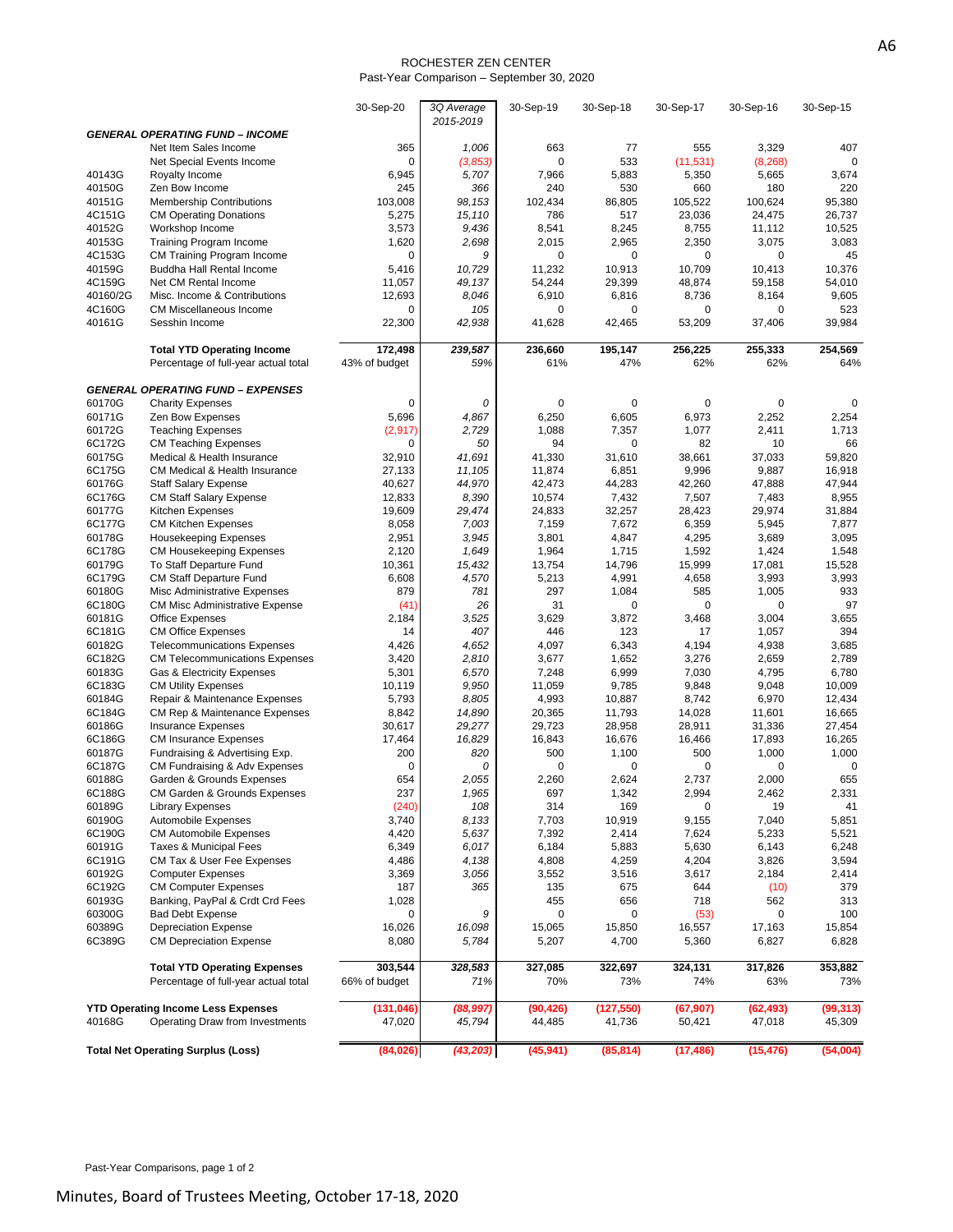#### ROCHESTER ZEN CENTER Past-Year Comparison – September 30, 2020

|        |                                         | 30-Sep-20 | 3Q Average<br>2015-2019 | 30-Sep-19 | 30-Sep-18   | 30-Sep-17 | 30-Sep-16   | 30-Sep-15 |
|--------|-----------------------------------------|-----------|-------------------------|-----------|-------------|-----------|-------------|-----------|
|        | <b>CAPITAL EXPENDITURES</b>             |           |                         |           |             |           |             |           |
| 15000G | <b>Furniture and Fixtures</b>           | O         | 13,861                  | 1,712     | 9,042       | 9,251     | 16,250      | 33,053    |
| 15100G | <b>Equipment and Computers</b>          | 1,679     | 3,028                   |           | 7,880       | 975       | 6,285       |           |
| 15200G | <b>Motor Vehicles</b>                   | 16,862    | $\Omega$                |           |             |           |             |           |
| 1C500G | <b>CM Capital Expenditures</b>          | 24,431    | 8,046                   | 11,980    | 18,223      | 0         | 5,010       | 5,017     |
|        | <b>Total YTD Capital Expenditures</b>   | 42,972    | 24,935                  | 13,691    | 35,145      | 10,226    | 27,545      | 38,070    |
|        | <b>INVESTMENT FUND</b>                  |           |                         |           |             |           |             |           |
| 401671 | ML Equity YTD Gain (Loss)               | 129,816   | 95,798                  | 201,895   | 85,488      | 152,347   | 61,457      | (22, 198) |
| 40168I | Interest Income (IF)                    | 7,174     | 7,428                   | 7,562     | 11,065      | 5,506     | 6,481       | 6,528     |
| 401701 | Other Income (IF)                       |           | з                       |           |             |           | 14          |           |
| 401811 | W&R YTD Gain (Loss)                     | C         | 0                       |           | 0           | 0         | 0           | $\Omega$  |
|        | <b>Gross YTD Investment Fund Income</b> | 136,990   | 103,229                 | 209,457   | 96,552      | 157,852   | 67,952      | (15, 670) |
| 601681 | Operating Draw from Investments         | (47, 020) | (45, 794)               | (44, 485) | (41, 736)   | (50, 421) | (47, 018)   | (45,309)  |
|        | Net Investment Fund Gain (Loss)         | 89,970    | 57,435                  | 164,972   | 54,816      | 107,431   | 20,934      | (60, 980) |
| 40155I | Legacies & Special Donations            | 0         | 2,200                   | 11000     | $\mathbf 0$ | 0         | $\mathbf 0$ | 0         |
|        | <b>Total YTD Endowment Fund Change</b>  | 89,970    | 59,635                  | 175,972   | 54,816      | 107,431   | 20,934      | (60, 980) |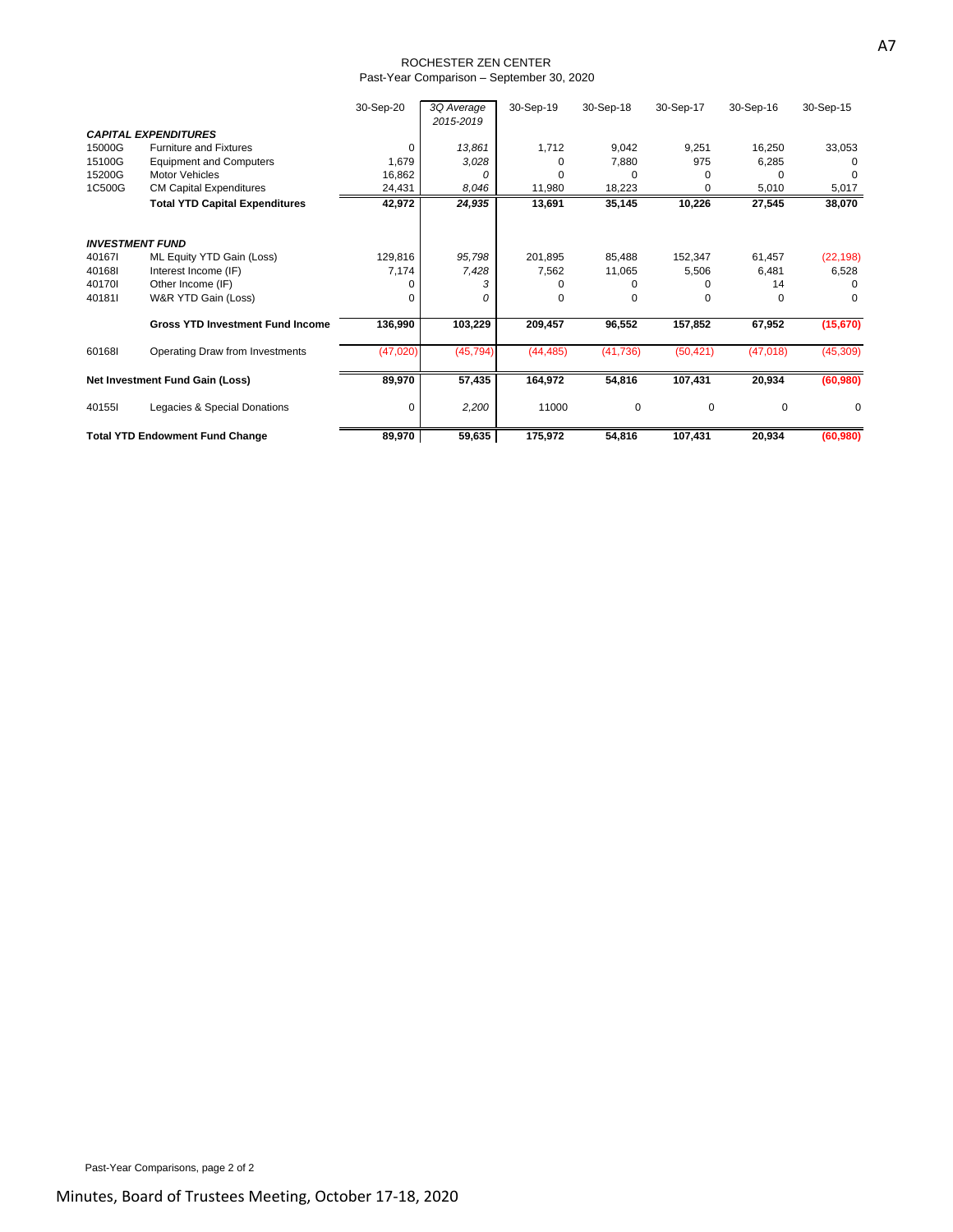#### ROCHESTER ZEN CENTER INVESTMENT FUND – September 30, 2020

| <b>Instrument</b>                     | As Carried on Balance Sheet |      | Market<br>Value | Cost Basis  | Gain (Loss) | <b>Annual Return</b><br>on Basis | Est. Annual<br><b>Fixed Income</b> |
|---------------------------------------|-----------------------------|------|-----------------|-------------|-------------|----------------------------------|------------------------------------|
| Equity Investments*                   | At Market                   |      |                 |             |             |                                  |                                    |
| Merrill Lynch Equities Account        | \$1,135,091                 |      | \$1,135,091     | (\$159,816) | \$1,294,906 |                                  |                                    |
| <b>Total Equities</b>                 | \$1,135,091                 | 63%  | \$1,135,091     | (\$159,816) | \$1,294,906 |                                  |                                    |
| Cash & Money Market                   |                             |      |                 |             |             | <b>Current Int Rate</b>          |                                    |
| IF Share of Money Market Funds & Cash | \$580,707                   |      | \$580,707       | \$580,707   |             | 0.05%                            | \$290                              |
| Total IF Cash & Money Market          | \$580,707                   | 32%  | \$580,707       | \$580,707   |             | 0.05%                            | \$290                              |
| <b>Fixed-Income Investments</b>       | Cost Basis                  |      |                 |             |             | Crrnt Rtrn on Basis              |                                    |
| Certificates of Deposit**             | \$30,000                    |      | \$30,000        | \$30,000    |             | 2.65%                            | \$795                              |
| Bonds***                              | \$39,940                    |      | \$40,287        | \$39,940    | \$347       | 2.54%                            | \$1,015                            |
| <b>Total Fixed-Income Investments</b> | \$69,940                    | 4%   | \$70,287        | \$69,940    | \$347       | 2.59%                            | \$1,810                            |
| Loans                                 | Outstanding                 |      |                 | Original    |             | Loan Rate                        |                                    |
| Mdsn ZC Mtg Loan 3.34% 2/29/32        | \$19,654                    |      |                 | \$24,287    |             | 3.34%                            | \$635                              |
| <b>Total Loans</b>                    | \$19,654                    | 1%   |                 | \$24,287    |             |                                  | \$635                              |
| <b>Investment Fund Total</b>          | \$1,805,393                 | 100% |                 |             |             |                                  | \$2,735                            |

\* Donated equities that do not meet the Center's ethical investment criteria must be sold by the Center's Finance Committee within one year.

\*\* Rates for 6-month to 3-year CD's are currently less than 1%

\*\*\* Rates for high-quality 5-year corporate bonds are currently less than 1%

| Additional "Investment-Like" Assets         |             | Rate  |
|---------------------------------------------|-------------|-------|
| Operating Fund Money Market Funds & Cash    | \$74.748    | 0.01% |
| Operating Fund Certificates of Deposit      | \$0         |       |
| <b>Total Additional</b>                     | \$74.748    |       |
| <b>Grand Total "Investment-Like Assets"</b> | \$1,880,141 |       |
| IF Equities as Percentage of Grand Total    | 60.4%       |       |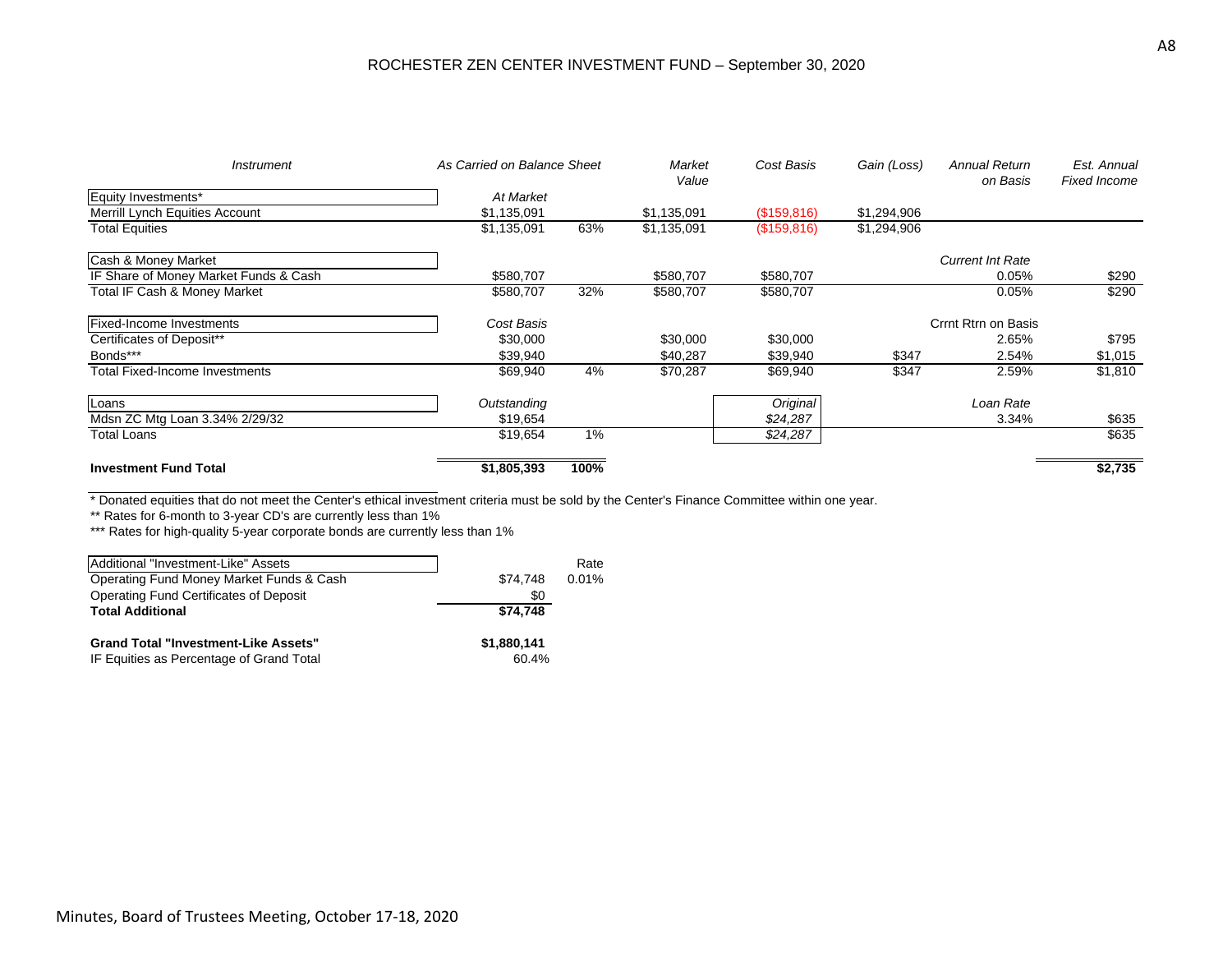**Merrill Lynch Equity Account**

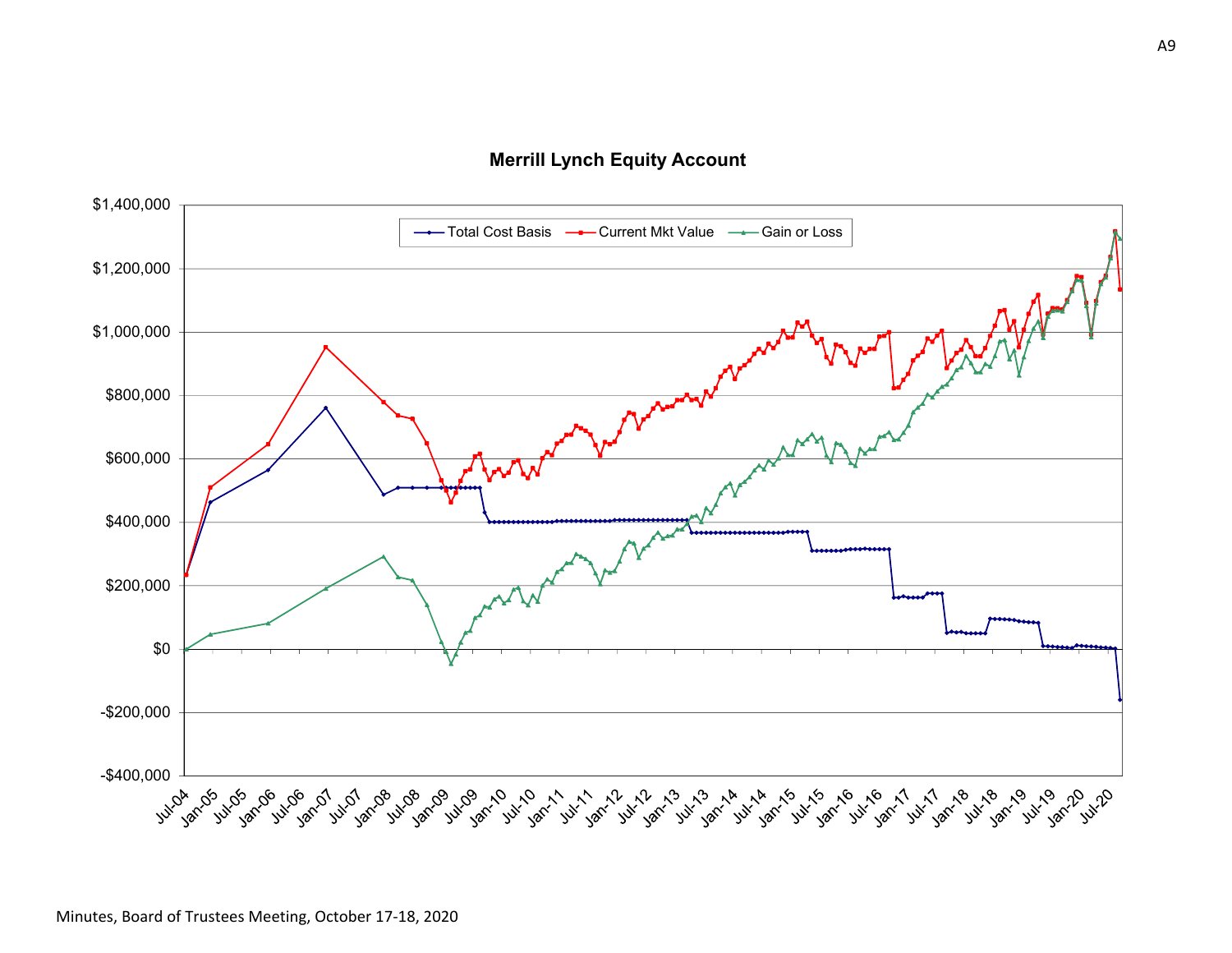## Abbot's Scholarship Fund Summary for Second and Third Quarters 2020

| Beginning balance 4/1/20        |        |      | 13,436.67 |
|---------------------------------|--------|------|-----------|
| Contributions to Fund           | 876.00 |      |           |
| Interest income                 | 4.59   |      |           |
| <b>Total fund income</b>        | 880.59 |      | 880.59    |
| <b>Total fund disbursements</b> |        | 0.00 | 0.00      |
| Ending balance 9/30/20          |        |      | 14,317.26 |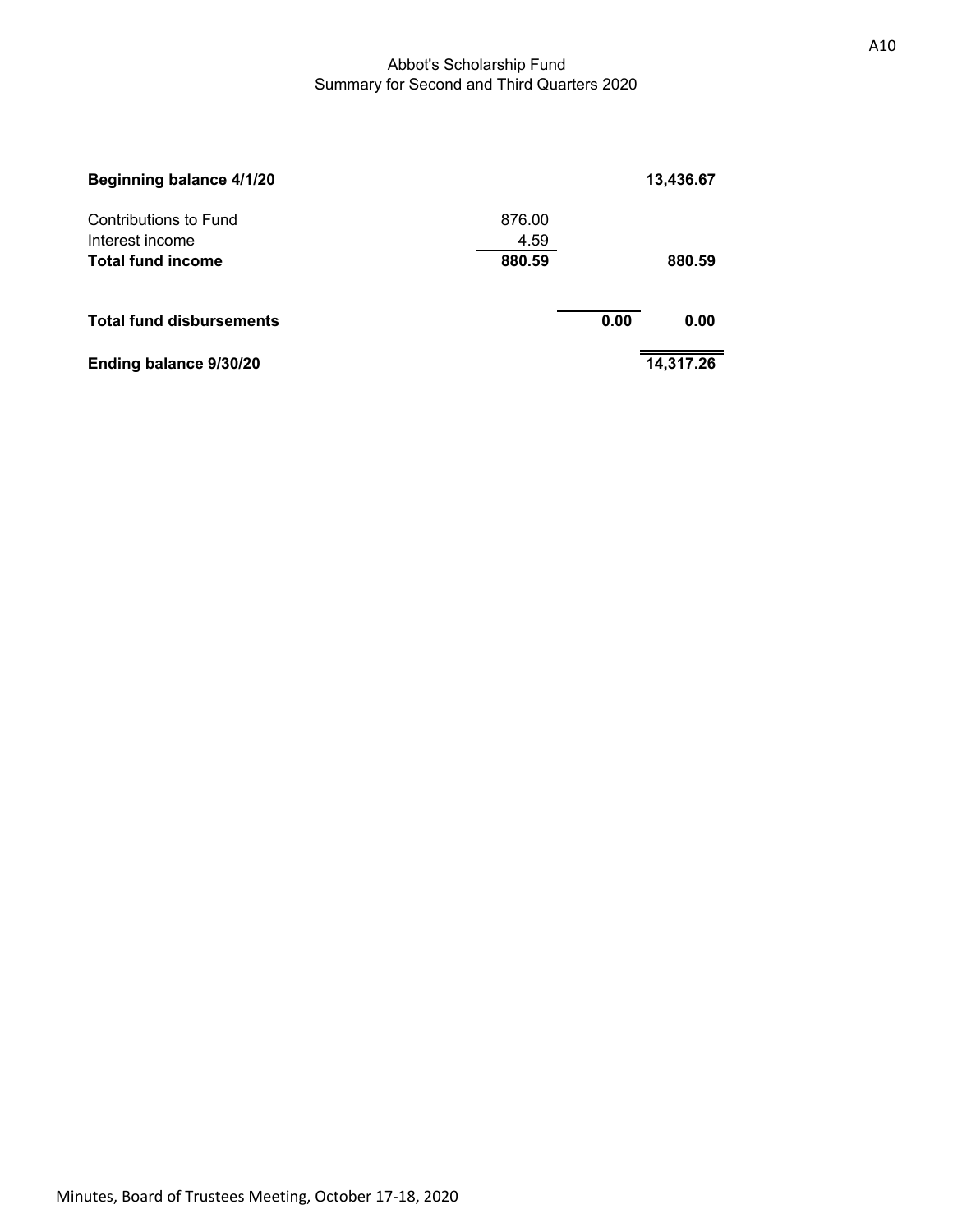### Auckland Zen Centre Fund Summary for Second and Third Quarters 2020

| Beginning balance 4/1/20                             |          |        | 431.18   |
|------------------------------------------------------|----------|--------|----------|
| Contributions to Fund                                | 2,160.00 |        |          |
| Dana from Zoom sesshin led by Amala-sensei           | 4,095.00 |        |          |
| Interest income                                      | 0.54     |        |          |
| <b>Total fund income</b>                             | 6,255.54 |        | 6,255.54 |
| Disbursement - "Finding Your Seat" handbook expenses |          | 212.02 |          |
| <b>Total fund disbursements</b>                      |          | 212.02 | (212.02) |
| Ending balance 9/30/20                               |          |        | 6,474.70 |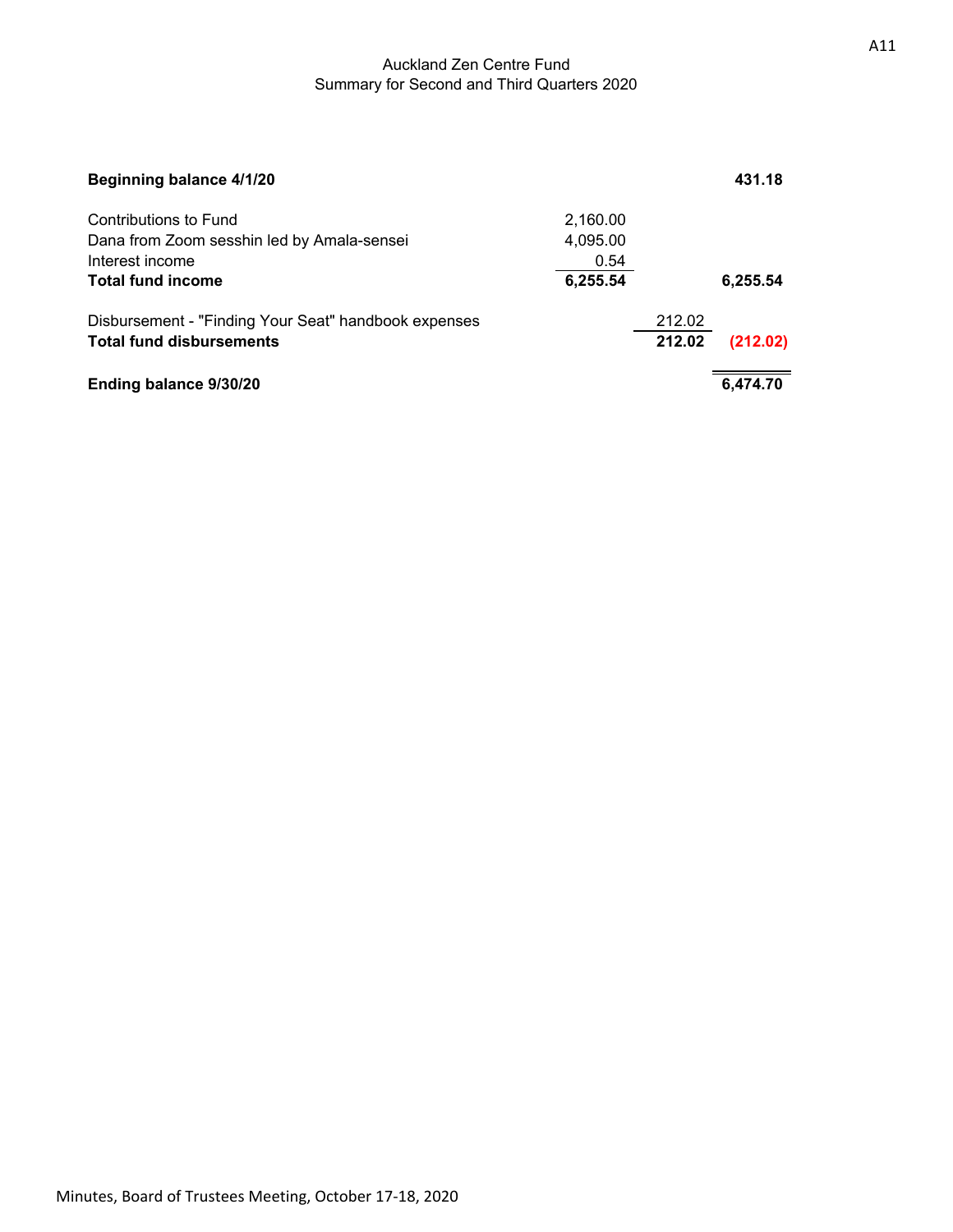# Klava House Finances as of September 30, 2020

| <b>Budget</b>                                   | \$200,000.00 |                                           |
|-------------------------------------------------|--------------|-------------------------------------------|
| Spent to Date                                   | \$185,214.08 |                                           |
| <b>Remaining Budget</b>                         | \$14,785.92  |                                           |
| Given to Date                                   | \$145,819.70 |                                           |
| <b>Outstanding Pledges</b>                      | \$9,200.00   |                                           |
| Given + Outstanding                             | \$155,019.70 |                                           |
| Cost to Zen Center<br>(if full budget is spent) |              | $$44,980.30$ (= \$200,000 - \$155,019.70) |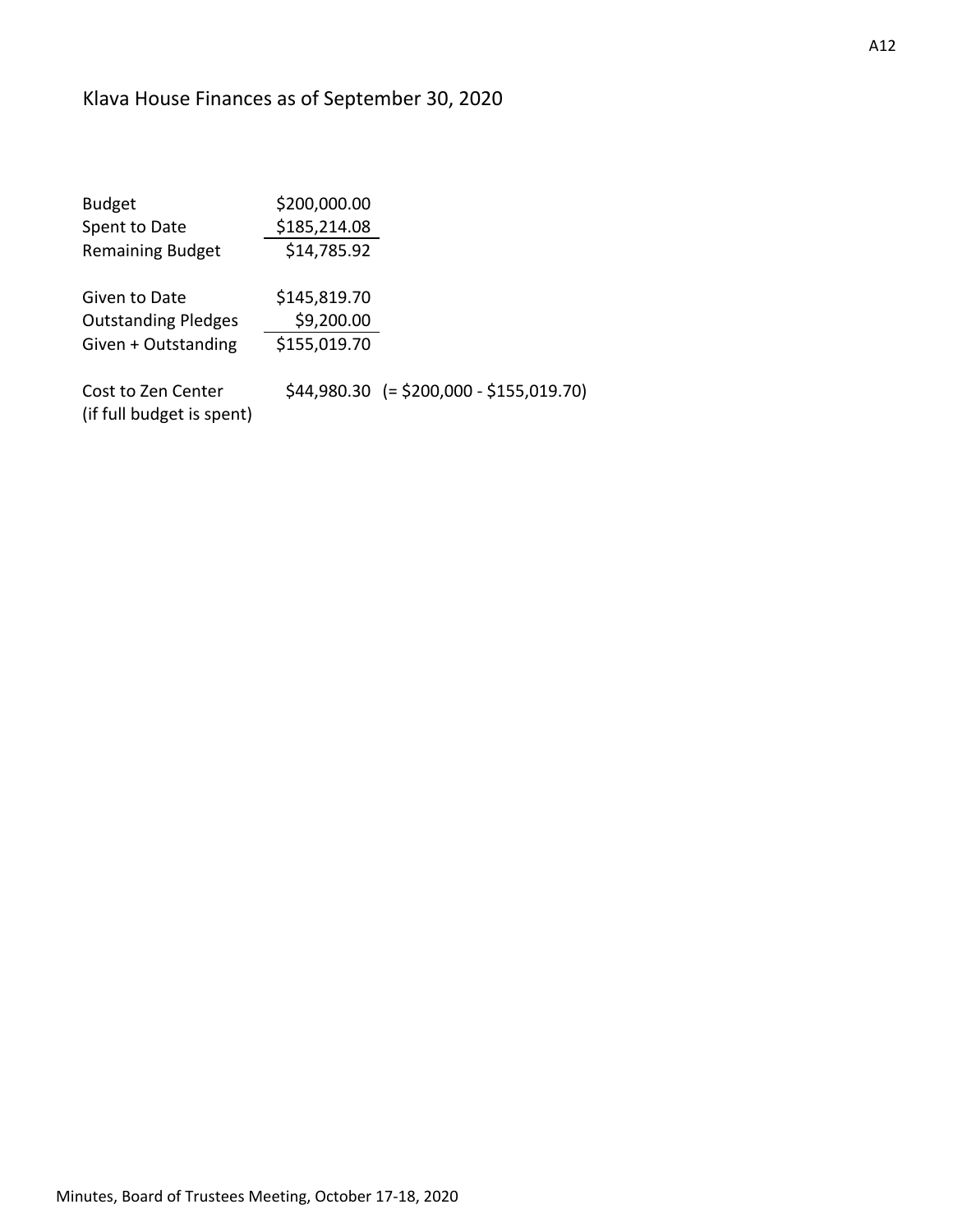# Appendix B

#### Rochester Zen Center 2021 Budget, Proposed October 2020 – Income

|          |                                       | 2021      | 2020          | 2019      | 2018      | 2017      | 2016      | 2015      |
|----------|---------------------------------------|-----------|---------------|-----------|-----------|-----------|-----------|-----------|
|          | <b>ACCOUNT</b>                        | Budget    | <b>Budget</b> | Actual    | Actual    | Actual    | Actual    | Actual    |
|          | Net Item Sales Income                 | \$800     | \$800         | \$855     | \$1,166   | \$1,151   | \$1,290   | \$468     |
|          | Net Special Events Income             | \$0       | \$0           | \$0       | \$533     | (\$8,091) | (\$6,244) | \$0       |
| 40143G   | Royalty Income                        | \$10.000  | \$8,000       | \$13,247  | \$11,506  | \$10.859  | \$11,622  | \$7,904   |
| 40150G   | Zen Bow Income                        | \$300     | \$400         | \$300     | \$730     | \$740     | \$220     | \$420     |
| 40151G   | <b>Membership Contributions</b>       | \$192,200 | \$186,200     | \$210,835 | \$175,472 | \$210,463 | \$186,953 | \$177,426 |
| 40152G   | Workshop Income                       | \$5,000   | \$11,200      | \$11,901  | \$11,198  | \$10,890  | \$13,167  | \$13,470  |
| 40153G   | Training Program Income               | \$1,500   | \$3,500       | \$5,150   | \$3,620   | \$3,220   | \$4,200   | \$3,788   |
| 40159G   | <b>Buddha Hall Rental Income</b>      | \$10,000  | \$14,800      | \$16,101  | \$14,555  | \$14,276  | \$13,884  | \$13,847  |
| 40160/2G | Miscellaneous Income                  | \$10,000  | \$15,700      | \$13,719  | \$18,165  | \$16,024  | \$13,085  | \$14,538  |
| 40161G   | Sesshin Income                        | \$30,000  | \$63,000      | \$60,780  | \$64,425  | \$72,699  | \$57,205  | \$63,715  |
|          | Net CM Rental Income                  | \$30,000  | \$62,800      | \$57,431  | \$32,168  | \$58,694  | \$66,114  | \$67,884  |
| 4C151G   | <b>CM Misc. Deductible Contribtns</b> | \$33,300  | \$36,800      | \$26,430  | \$19,635  | \$53,855  | \$36,779  | \$39,518  |
| 4C153G   | <b>CM Training Program Income</b>     | \$0       | \$0           | \$0       | \$0       | \$0       | \$0       | \$45      |
| 4C160G   | <b>CM Miscellaneous Income</b>        | \$0       | \$0           | \$0       | \$0       | \$0       | \$0       | \$523     |
|          | <b>Total Operating Revenue</b>        | \$323,100 | \$403,200     | \$416,750 | \$353,173 | \$444,779 | \$398,275 | \$403,546 |

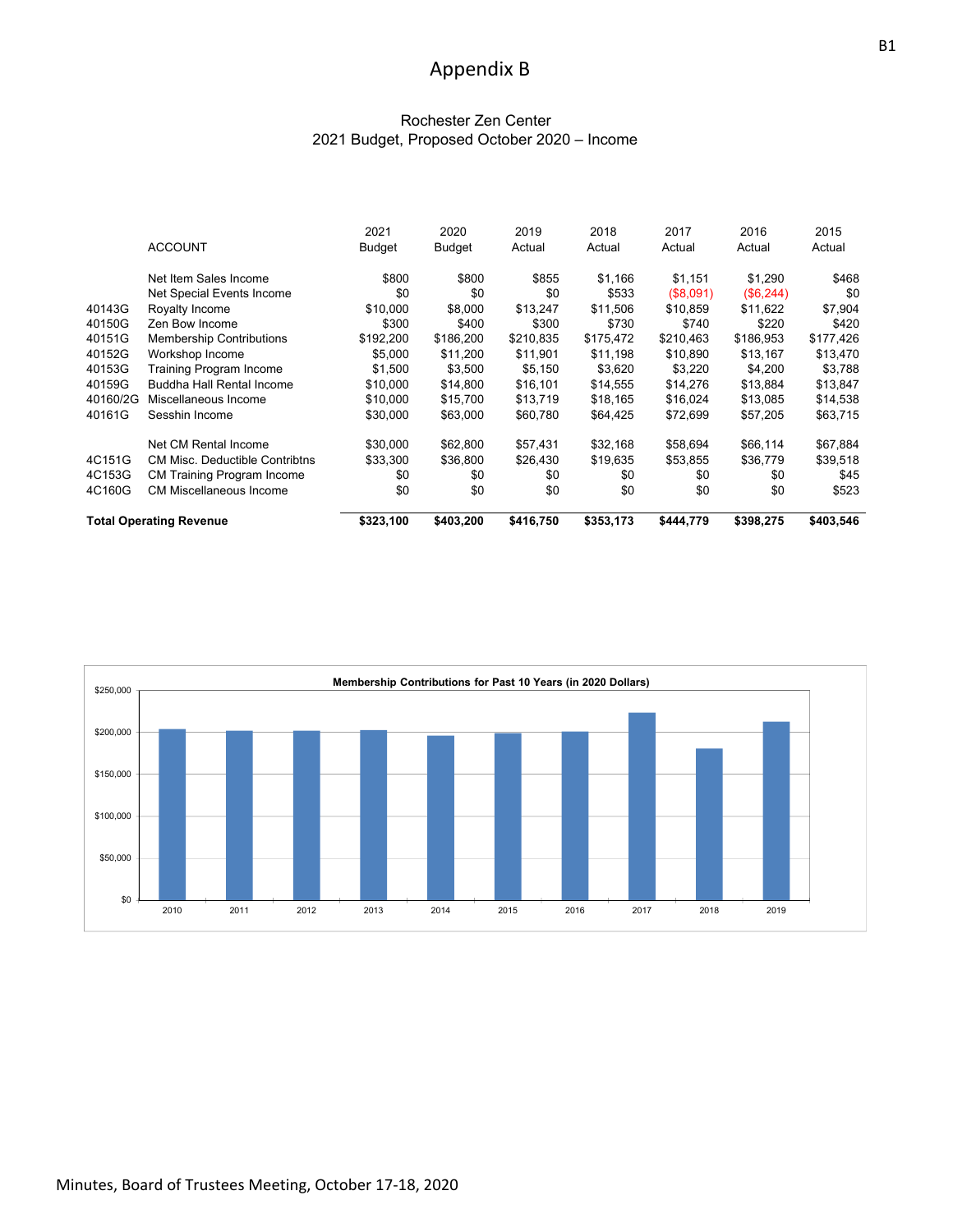#### Rochester Zen Center 2021 Budget, Proposed October 2020 – Expenses

|        |                                           | 2021            | 2020            | 2019       | 2018       | 2017      | 2016       | 2015       |
|--------|-------------------------------------------|-----------------|-----------------|------------|------------|-----------|------------|------------|
|        | <b>ACCOUNT</b>                            | <b>Budget</b>   | <b>Budget</b>   | Actual     | Actual     | Actual    | Actual     | Actual     |
|        | <b>Arnold Park</b>                        |                 |                 |            |            |           |            |            |
|        | 60170G Charity Expenses                   | \$500           | \$500           | \$420      | \$0        | \$250     | \$0        | \$435      |
|        | 60171G Zen Bow Expenses                   | \$8,500         | \$8,500         | \$8,349    | \$8,275    | \$6,955   | \$2,858    | \$4,472    |
| 60172G | <b>Teaching Expenses</b>                  | \$2,000         | \$5,500         | \$7,027    | \$8,488    | \$1,375   | \$4,587    | \$3,244    |
|        |                                           |                 |                 | \$54,368   |            |           |            |            |
|        | 60175G Medical & Health Insurance         | \$37,100        | \$45,000        |            | \$45,407   | \$46,314  | \$47,342   | \$78,672   |
|        | 60176G Staff Salary Expense               | \$47,500        | \$50,000        | \$56,876   | \$62,392   | \$57,604  | \$64,403   | \$66,294   |
|        | 60177G Kitchen Expenses                   | \$18,400        | \$33,200        | \$33,961   | \$44,204   | \$41,266  | \$37,979   | \$42,258   |
|        | 60178G Housekeeping Expenses              | \$5,000         | \$5,500         | \$5,526    | \$6,708    | \$5,631   | \$5,342    | \$4,327    |
|        | 60179G 403(b) Retirement Plan             | \$16,000        | \$16,000        | \$16,748   | \$19,452   | \$21,656  | \$22,405   | \$21,185   |
|        | 60180G Misc Administrative Expenses       | \$1,000         | \$1,500         | \$931      | \$1,084    | \$1,139   | \$1,486    | \$2,393    |
| 60181G | Office Expenses                           | \$3,000         | \$4,500         | \$4,601    | \$3,163    | \$4,041   | \$3,683    | \$4,541    |
|        | 60182G Telecommunications Expenses        | \$5,800         | \$5,700         | \$5,418    | \$6,495    | \$6,098   | \$6,273    | \$4,957    |
|        | 60183G Gas & Electricity Expenses         | \$8,000         | \$8,200         | \$9,135    | \$8,979    | \$9,777   | \$6,008    | \$7,762    |
|        | 60184G Repair & Maintenance Expenses      | \$18,000        | \$18,000        | \$7,152    | \$12,899   | \$13,688  | \$11,506   | \$15,122   |
|        | 60185G Kapleau-roshi Expenses             | \$0             | \$0             | \$0        | \$0        | \$0       | \$0        | \$0        |
|        | 60186G Insurance Expenses                 | \$43,500        | \$39,900        | \$40,308   | \$39,438   | \$37,769  | \$41,622   | \$37,053   |
|        | 60187G Fundraising & Advertising Exp      | \$1,500         | \$1,500         | \$500      | \$1,400    | \$500     | \$1,300    | \$1,800    |
|        |                                           |                 |                 |            |            |           |            |            |
|        | 60188G Garden & Grounds Expenses          | \$2,500         | \$3,500         | \$2,332    | \$4,253    | \$3,331   | \$2,109    | \$2,266    |
|        | 60189G Library Expenses                   | \$500           | \$500           | \$324      | \$213      | \$0       | \$29       | \$139      |
|        | 60190G Automobile Expenses                | \$7,000         | \$10,000        | \$8,296    | \$13,995   | \$11,157  | \$8,297    | \$8,671    |
|        | 60191G Taxes & Municipal Fees             | \$7,500         | \$7,300         | \$7,216    | \$6,717    | \$6,448   | \$7,007    | \$7,006    |
|        | 60192G Computer Expenses                  | \$4,500         | \$4,500         | \$3,869    | \$3,702    | \$3,429   | \$2,855    | \$2,532    |
|        | 60193G Banking, PayPal & Credit Card Fees | \$1,500         | \$1,000         | \$1,020    | \$934      | \$1,052   | \$807      | \$503      |
|        | 60300G Bad Debt Expense                   | \$0             | \$0             | \$0        | \$0        | (\$53)    | \$0        | \$100      |
|        | 60389G Depreciation Expense               | \$22,700        | \$20,600        | \$19,880   | \$21,172   | \$21,813  | \$23,168   | \$21,385   |
|        | 61500G Contingency (budget use only)      | \$5,000         | \$5,000         |            |            |           |            |            |
|        |                                           |                 |                 |            |            |           |            |            |
|        | AP Operating Expenses                     | \$267,000       | \$295,900       | \$294,256  | \$319,370  | \$301,238 | \$301,067  | \$337,117  |
|        |                                           |                 |                 |            |            |           |            |            |
|        |                                           |                 |                 |            |            |           |            |            |
|        | <b>Chapin Mill</b>                        |                 |                 |            |            |           |            |            |
|        | 6C172G CM Teaching Expenses               | \$100           | \$200           | \$94       | \$25       | \$82      | \$10       | \$66       |
|        | 6C175G CM Medical & Health Insurance      | \$36,800        | \$38,200        | \$19,635   | \$9,117    | \$12,141  | \$12,629   | \$22,210   |
|        | 6C176G CM Staff Salary Expense            | \$16,400        | \$15,700        | \$15,619   | \$10,433   | \$10,484  | \$10,387   | \$12,731   |
|        | 6C177G CM Kitchen Expense                 | \$13,500        | \$11,400        | \$8,782    | \$9,967    | \$7,712   | \$7,433    | \$9,801    |
|        | 6C178G CM Housekeeping Expense            | \$2,300         | \$2,300         | \$3,154    | \$2,108    | \$2,155   | \$2,261    | \$1,880    |
|        | 6C179G CM 403(b) Retirement Plan          | \$9,300         | \$7,200         | \$7,210    | \$6,655    | \$6,322   | \$5,324    | \$5,324    |
|        | 6C180G CM Misc. Administrative Expense    | \$100           | \$100           | \$76       | \$0        | \$0       | \$0        | \$97       |
|        | 6C181G CM Office Expenses                 | \$500           | \$500           | \$446      | \$198      | \$17      | \$203      | \$975      |
|        | 6C182G CM Telecommunications Expense      | \$5,200         | \$4,800         | \$4,955    | \$4,678    | \$3,916   | \$4,134    | \$3,586    |
|        | 6C183G CM Gas & Electricity Expenses      | \$12,900        | \$12,900        | \$14,516   | \$12,879   | \$12,177  | \$11,971   | \$13,080   |
|        |                                           |                 |                 |            |            |           |            |            |
|        | 6C184G CM Repair & Maintenance Exp.       | \$20,000        | \$20,000        | \$26,622   | \$18,353   | \$18,904  | \$16,543   | \$21,562   |
|        | 6C186G CM Insurance Expense               | \$25,000        | \$22,900        | \$22,916   | \$22,415   | \$21,435  | \$23,814   | \$22,032   |
|        | 6C187G CM Fundraising & Adv Expense       | \$0             | \$0             | \$0        | \$0.00     | \$0       | \$0        | \$0        |
|        | 6C188G CM Garden & Grounds Expense        | \$1,800         | \$3,500         | \$743      | \$1,456    | \$3,151   | \$3,210    | \$3,101    |
|        | 6C190G CM Automobile Expense              | \$5,000         | \$6,000         | \$8,493    | \$3,904    | \$11,152  | \$5,461    | \$6,134    |
|        | 6C191G CM Tax & User Fee Expenses         | \$5,000         | \$6,000         | \$6,682    | \$6,848    | \$6,350   | \$5,797    | \$5,732    |
|        | 6C192G CM Computer Expenses               | \$1,000         | \$1,000         | \$218      | \$782      | \$623     | \$904      | \$379      |
|        | 6C389G CM Depreciation Expense            | \$12,000        | \$10,100        | \$7,349    | \$6,473    | \$6,782   | \$8,798    | \$9,197    |
|        |                                           |                 |                 |            |            |           |            |            |
|        | <b>CM Operating Expenses</b>              | \$166,900       | \$162,800       | \$147,512  | \$116,291  | \$123,402 | \$118,878  | \$137,887  |
|        |                                           |                 |                 |            |            |           |            |            |
|        |                                           |                 |                 |            |            |           |            |            |
|        | <b>Total Operating Revenue</b>            | \$323,100       | \$403,200       | \$416,750  | \$353,173  | \$444,779 | \$398,275  | \$403,546  |
|        |                                           |                 |                 |            |            |           |            |            |
|        | <b>Total Operating Expenses</b>           | \$433,900       | \$458,700       | \$441,768  | \$435,661  | \$424,641 | \$419,945  | \$475,004  |
|        | <b>Operating Revenue Less Expenses</b>    | (\$110,800)     | (\$55,500)      | (\$25,018) | (\$82,488) | \$20,139  | (\$21,670) | (\$71,458) |
|        | Operating Draw from Investments           | \$66,900        | \$61,800        | \$59,700   | \$54,800   | \$67,403  | \$62,834   | \$60,788   |
|        | <b>Total Net Operating Surplus (Loss)</b> | (\$43,900)      | \$6,300         | \$34,682   | (\$27,688) | \$87,542  | \$41,164   | (\$10,670) |
|        |                                           |                 |                 |            |            |           |            |            |
|        | AP Capital Expenditures                   | \$13,000        | \$13,000        | \$20,000   | \$25,542   | \$17,000  | \$22,535   | \$33,053   |
|        | <b>CM Capital Expenditures</b>            | \$5,000         | \$28,000        | \$11,000   | \$21,800   | \$8,000   | \$5,010    | \$5,017    |
|        | <b>Total Capital Expenditures</b>         | \$18,000        | \$41,000        | \$31,000   | \$47,342   | \$25,000  | \$27,545   | \$38,070   |
|        |                                           |                 |                 |            |            |           |            |            |
|        |                                           |                 |                 |            |            |           |            |            |
|        |                                           | <b>Bud 2021</b> | <b>Bud 2020</b> | 2019       | 2018       | 2017      | 2016       | 2015       |
|        | <b>Total Insurance Expense</b>            | \$68.500        | \$62,800        | \$63,224   | \$61.853   | \$59.204  | \$65.436   | \$59,085   |
|        | <b>Total Automobile Expense</b>           | \$12,000        | \$16,000        | \$16,789   | \$20,843   | \$22,308  | \$13,757   | \$14,805   |
|        | Total Salary + Retirement Expense         | \$89,200        | \$88,900        | \$96,453   | \$98,932   | \$96,066  | \$102,519  | \$105,534  |
|        | <b>Total Medical Expense</b>              | \$73,900        | \$83,200        | \$74,004   | \$54,525   | \$58,454  | \$59,972   | \$100,882  |
|        | <b>Total Kitchen Expense</b>              | \$31,900        | \$44,600        | \$42,743   | \$54,171   | \$48,978  | \$45,412   | \$52,059   |
|        | <b>Total Housekeeping Expense</b>         | \$7,300         | \$7,800         | \$8,680    | \$8,815    | \$7,786   | \$7,603    | \$6,207    |
|        | Total Gas & Electricity Expense           | \$20,900        | \$21,100        | \$23,651   | \$21,858   | \$21,955  | \$17,979   | \$20,842   |
|        |                                           |                 |                 |            |            |           |            |            |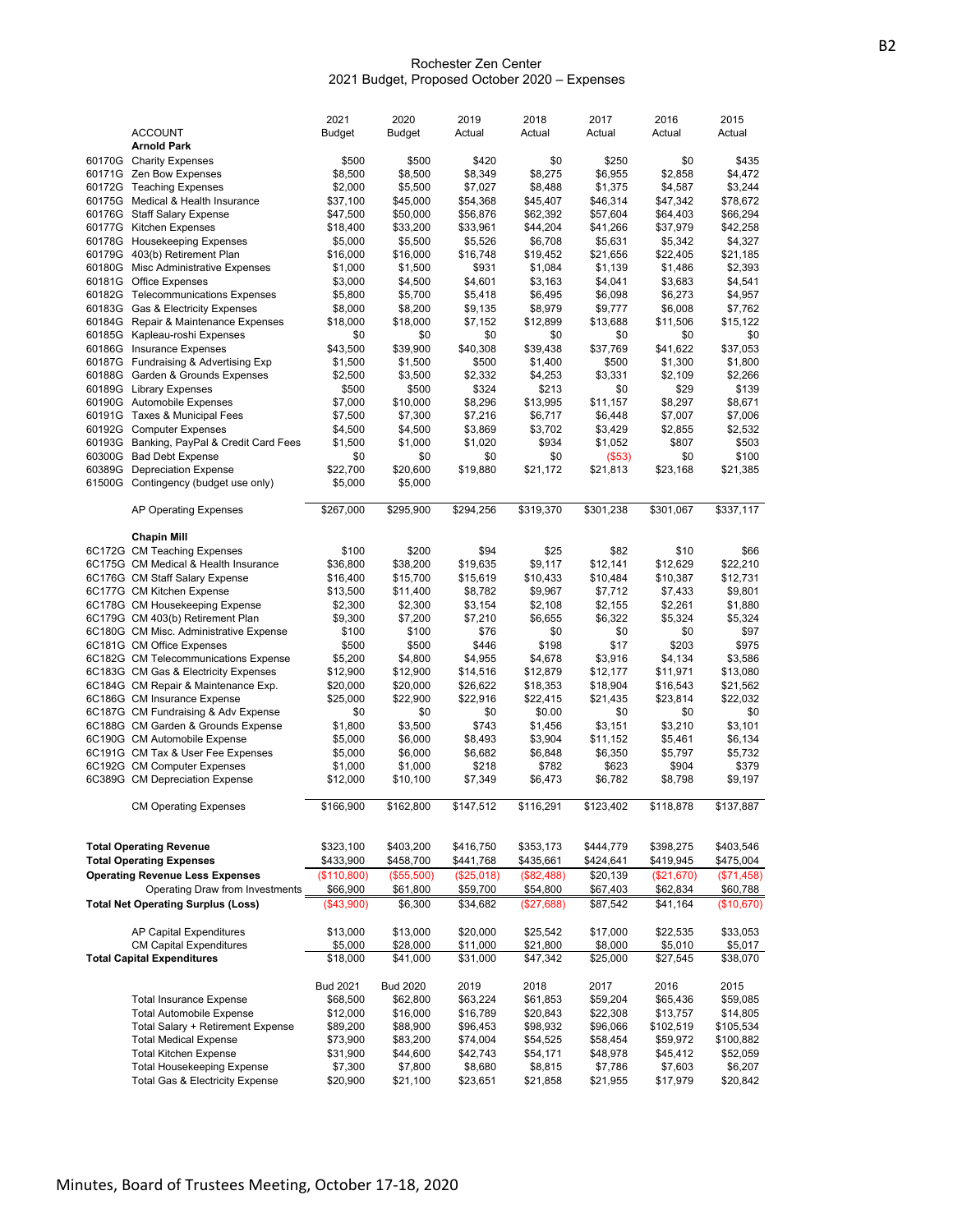# Appendix C

# **Facilities and Sustainable Operations Committee Report**

Bill Lindenfelser October 2020

# **Arnold Park**

**The electric vehicle charging stations** have been installed in the 5 Arnold Park parking lot, and are operational.



**Repair of the porch outside Roshi's quarters** at 5 Arnold Park is under consideration. There's a lot of decayed wood, and it looks sad. Scott Redding, the Arnold Park Repair and Maintenance Supervisor, is heading this up. Bill Lindenfelser is helping.

**Further repair of the 5 Arnold Park parking lot fence** is also under consideration. As was the case with the portion of the fence that blew down last winter and has been repaired, the posts that support the fence around the trash area and the Founder's Garden are decayed at ground level and need to be replaced.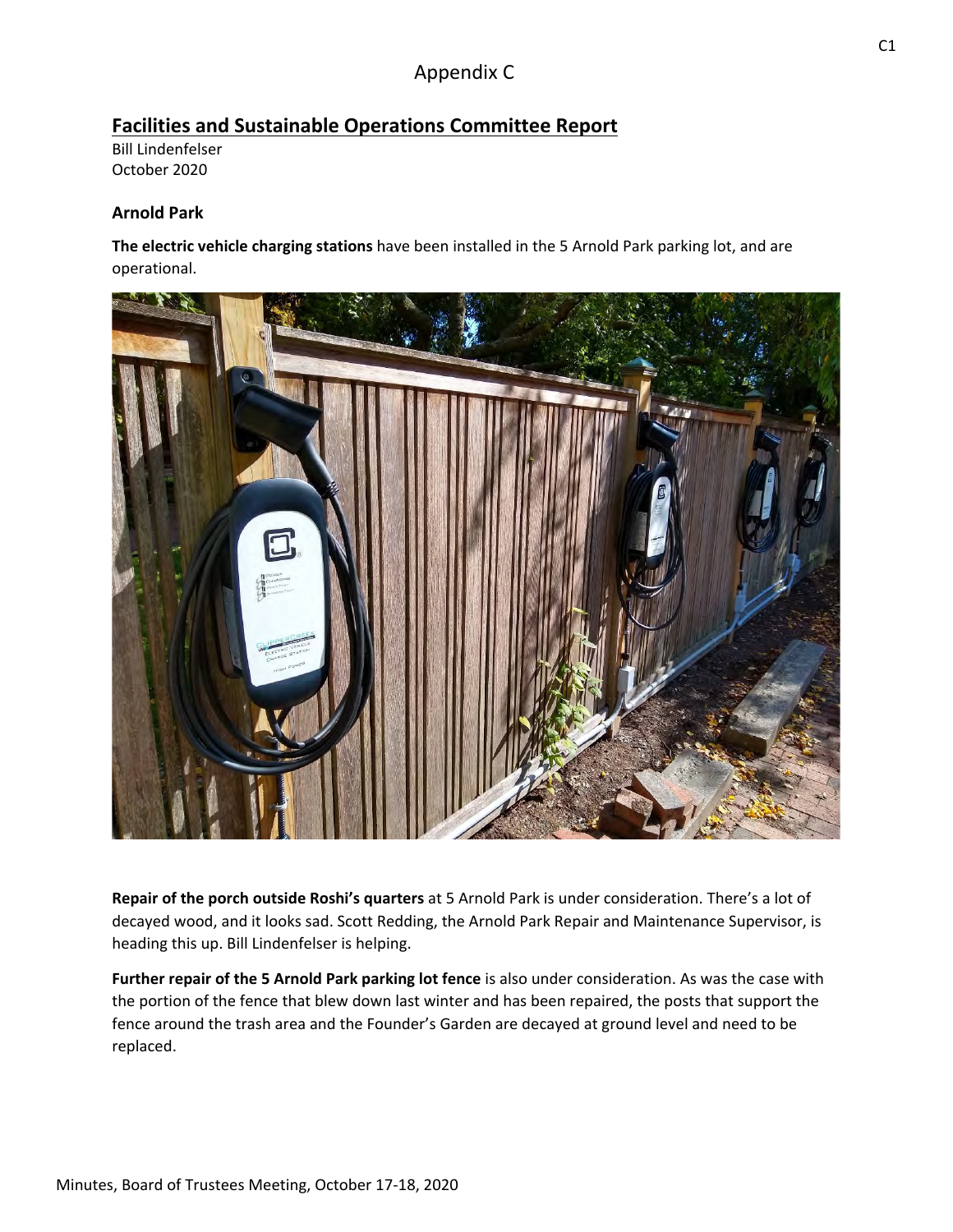# **Chapin Mill**

The Center recently received a proposal for **solar energy development** from Omni Solar of Boston, Massachusetts, that would involve a long‐term lease of land at the southern end of Chapin Mill. They would like to install a 5 MW solar array. Their proposal, which states that a 5 MW project would yield \$25,000 annually for 25 years, is attached.

However, through 2024 we have already leased most of the land that Omni Solar is interested in to a local farmer, David Stephens. In addition, Scott Jennings has pointed out that (1) we would need to carefully consider the tax implications of any lease for solar energy development, and (2) any lease made by a New York religious corporation, such as the Zen Center, for a term of more than five years requires court approval.

FASOC is not making a recommendation at this time, but rather provides this to the Board for its information and consideration.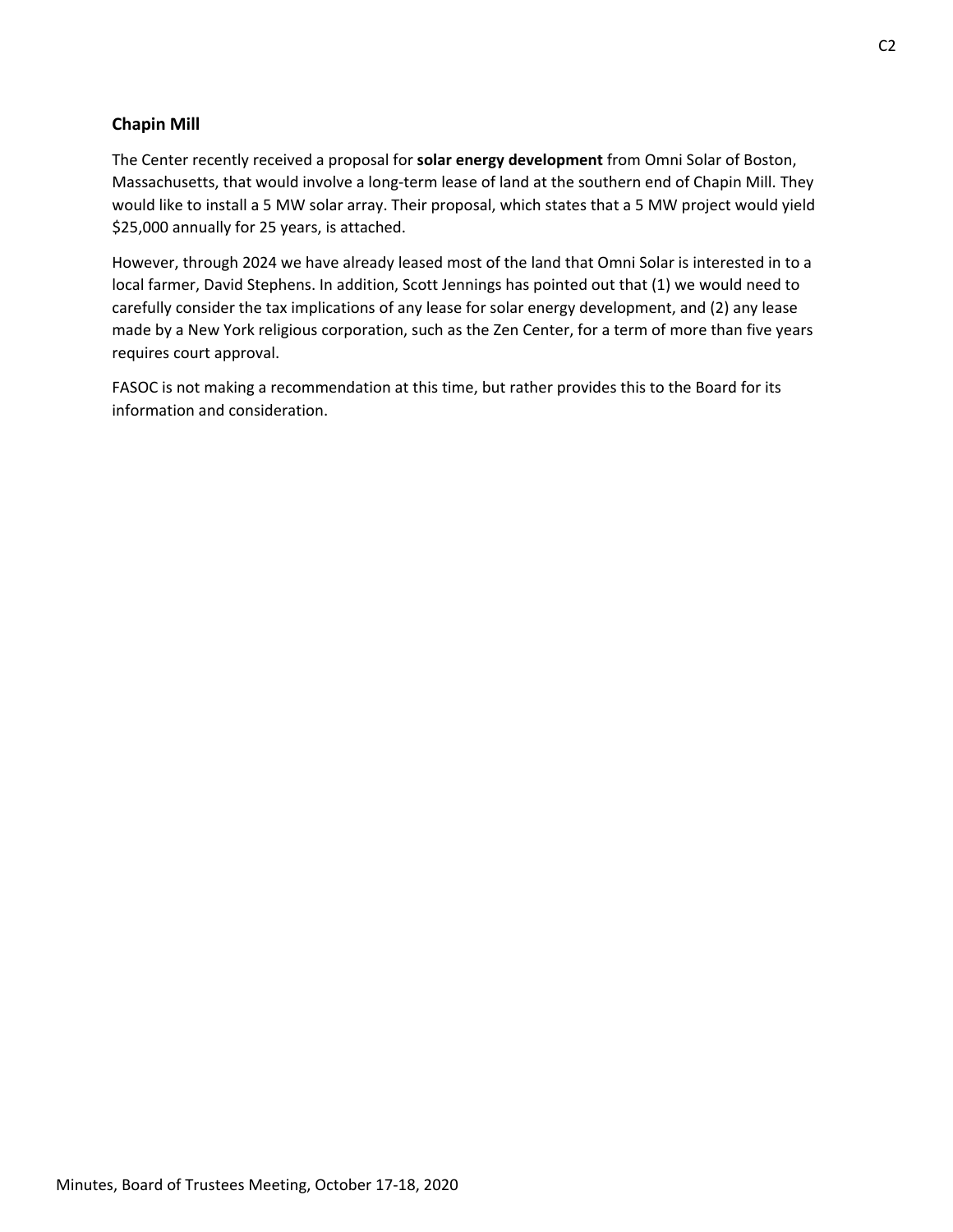# Appendix D

# Ethics and Advisory Committee Report

October 12, 2020

The Ethics and Advisory Committee meets regularly during the course of the year to discuss issues relating to the Center, with its most recent meeting having taken place this evening. We're pleased to be able to report that no complaint has been received by the EAC in the period since its last report to the Board of Trustees.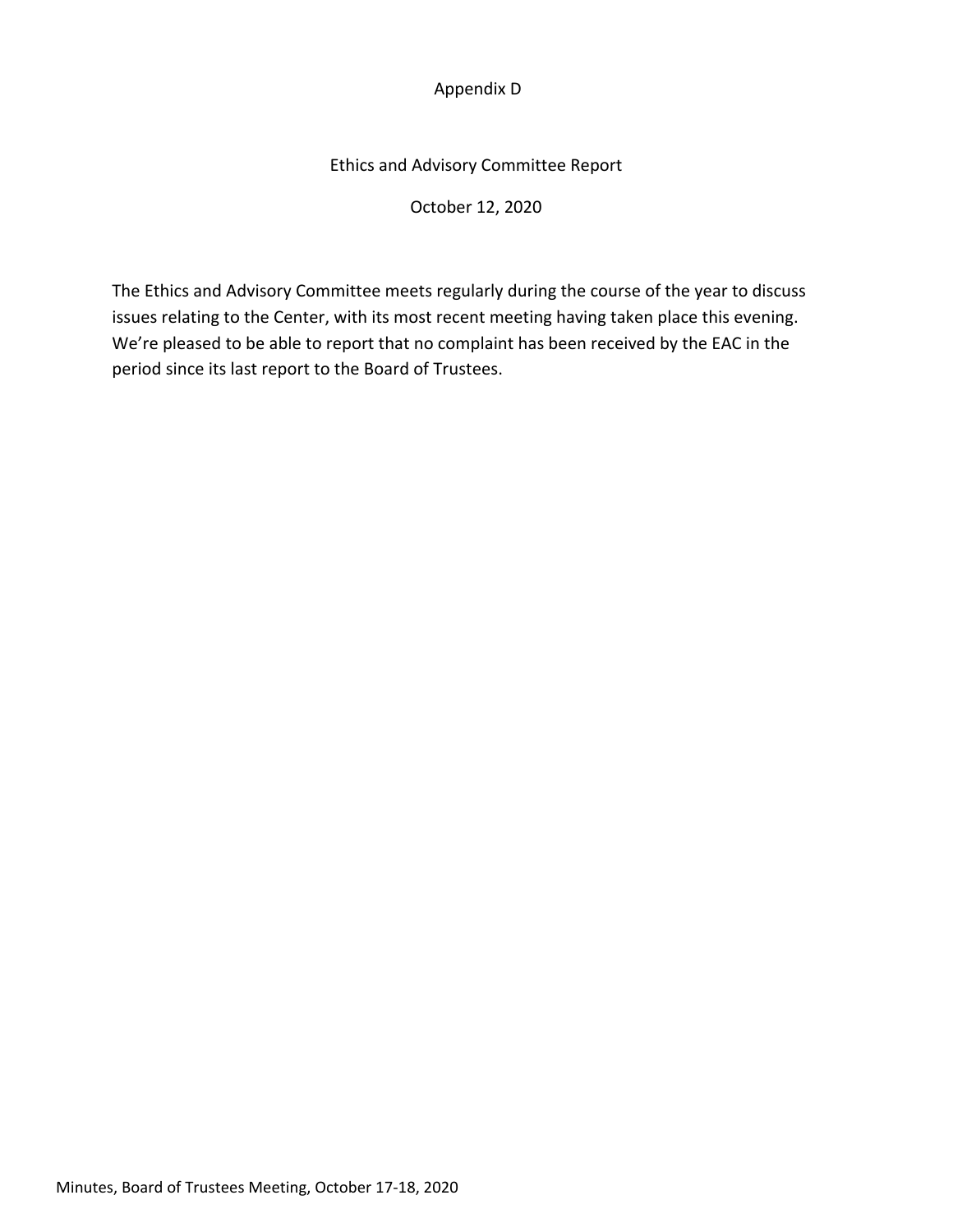# Appendix E

# **Chapin Mill Caretaker's Report**

Tom Kowal October 2020

# **Sprinklers:**

The sprinkler system for the Retreat Center was inspected and tested this past summer. It needed to be flushed out in order to pass inspection.

# **Grease Trap:**

The grease trap for the Retreat Center kitchen needs to be replaced because after 20 years the baffles inside were completely corroded away. The work is scheduled to take place in a couple of days from the time that I write this report.

# **Wi‐Fi:**

With so much of our operations going online this year, it became apparent that we needed a more robust and reliable network. So we had the same contractor come in that did the Wi‐Fi upgrade work at Arnold Park. They installed a new system that has been working very well so far and should be beneficial to rental groups when that time comes.

# **Courtyard:**

The courtyard work is essentially complete; we will just want to do some work next year to refinish the porch floor and touch‐up some other areas. All of the reactions of people that I've heard from have been positive. It is a very nice space to be in and will be great to experience at future sesshins

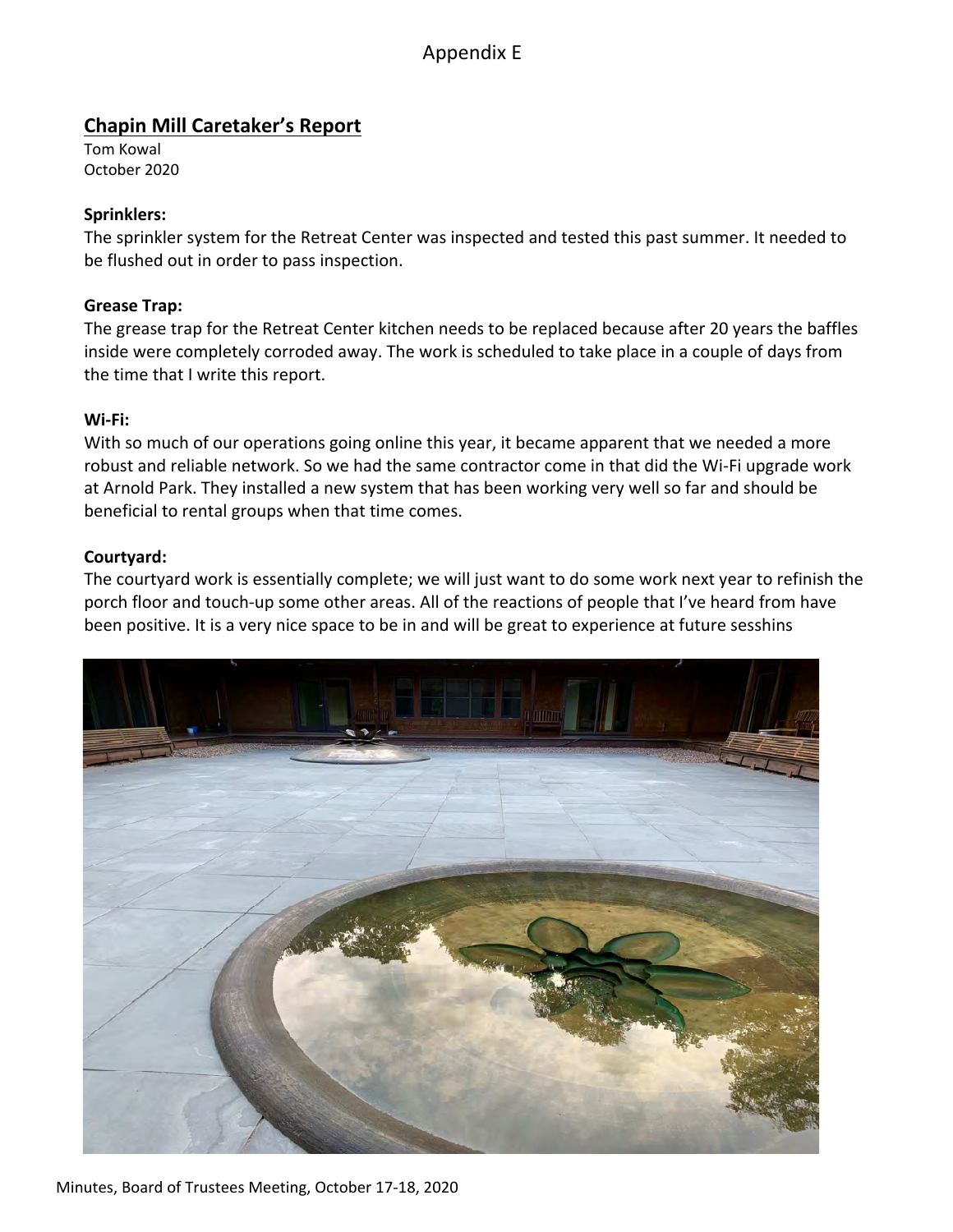# Appendix F

# **Klava House Report**

Tom Kowal October 2020

Finally! We got the 'OK' from the inspector on September 18th and have been staying in the house since the 20th. There are still many details and finishing touches that need to be addressed, but they can easily be done over time.

The kitchen order from IKEA never came to be, so we just went with a makeshift kitchen constructed from two-by-fours that satisfied the inspector. It may work out better in the longrun because we might decide to make some changes to the original layout after using the space for a while.

The last major things to happen this year will be the installation of the garage doors and pouring the garage floor slab.

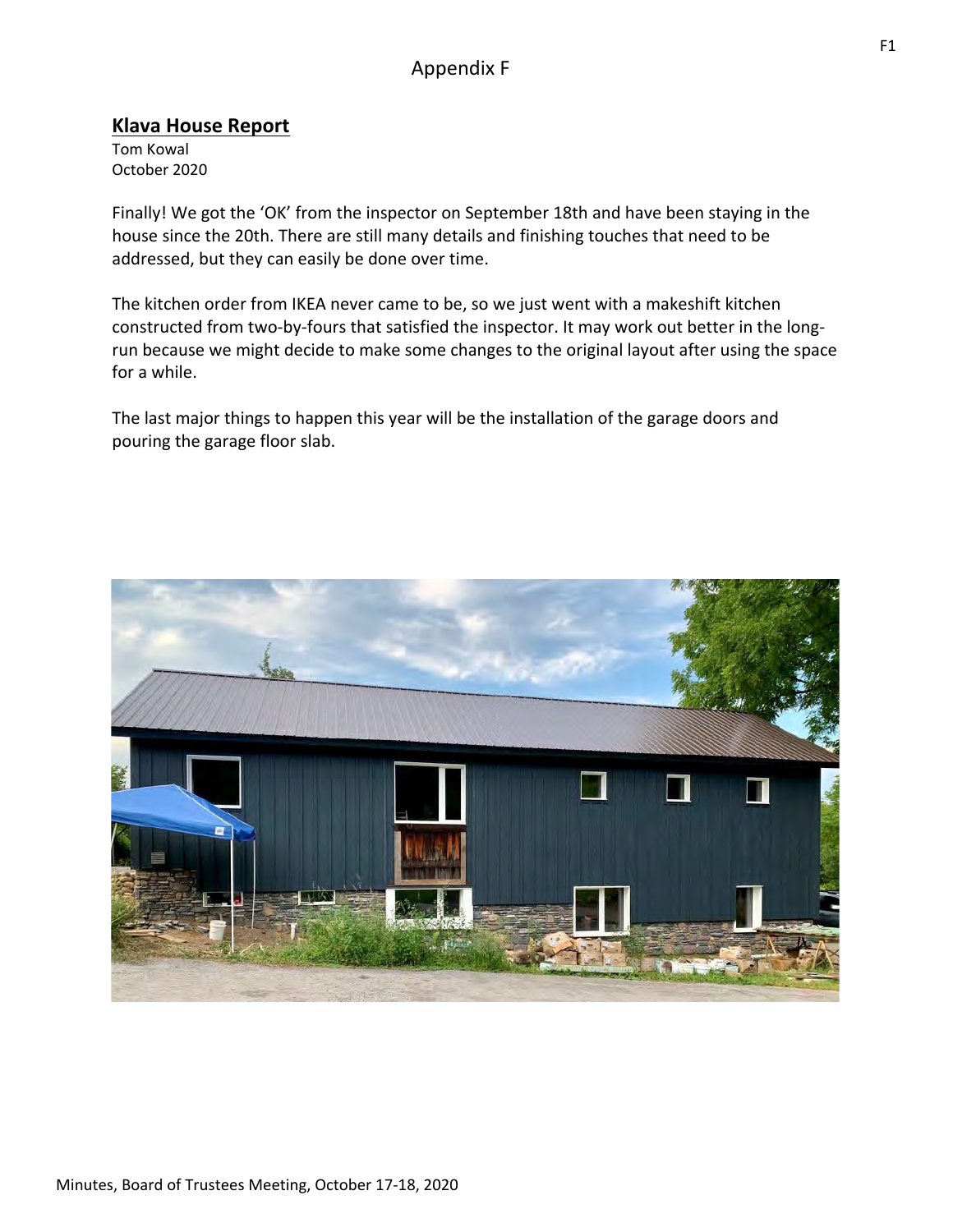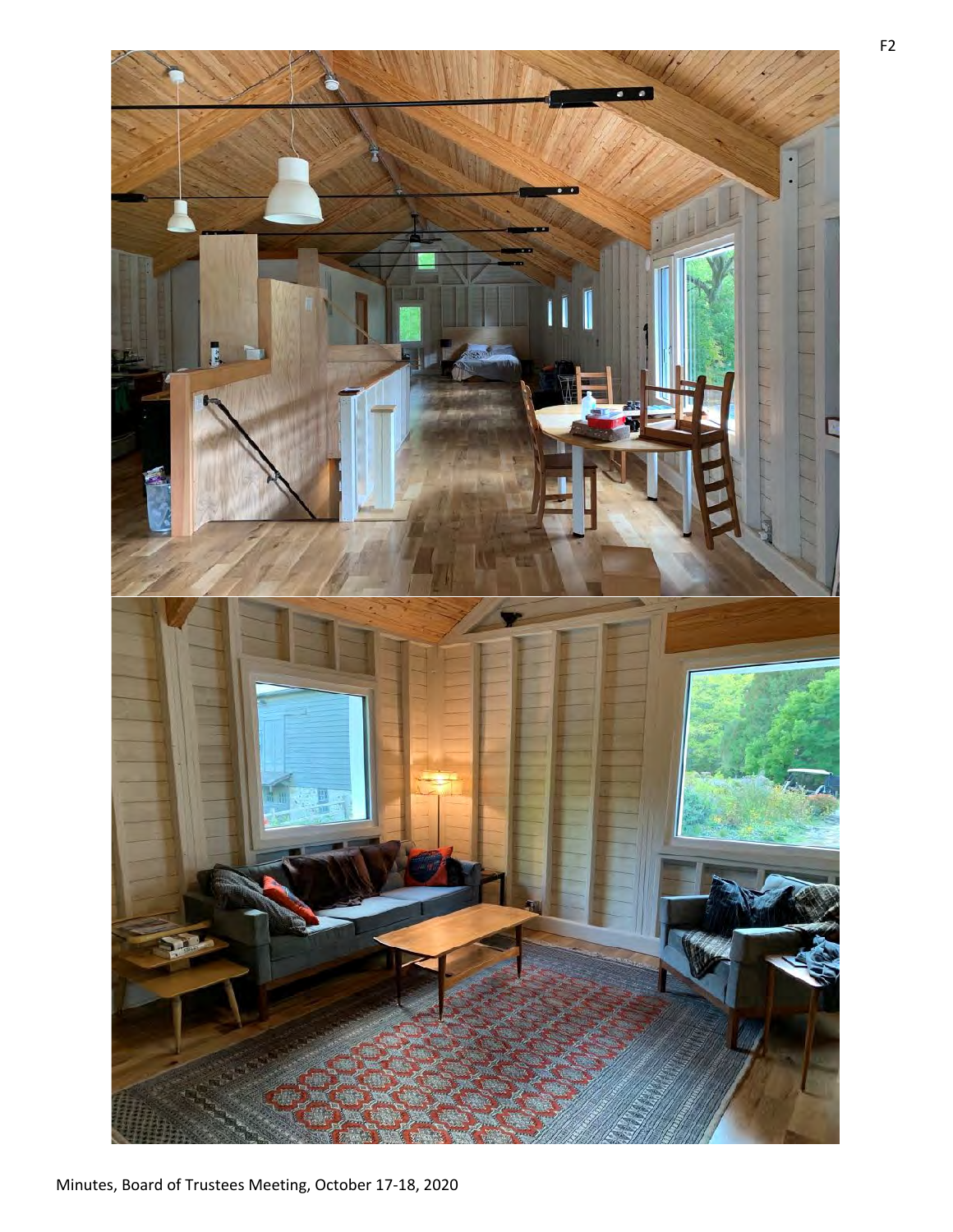

Minutes, Board of Trustees Meeting, October 17-18, 2020